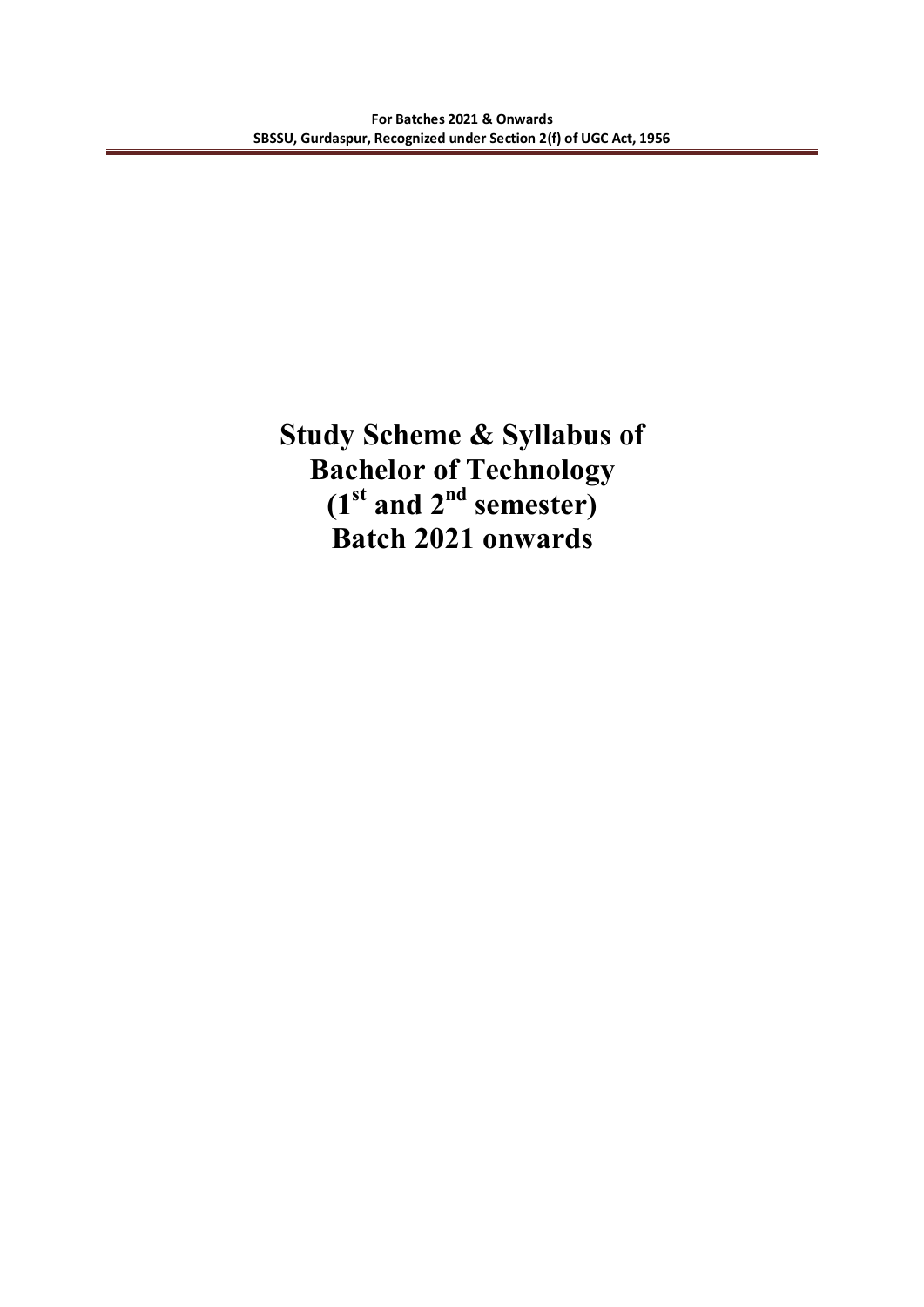#### **For Batches 2021 & Onwards SBSSU, Gurdaspur, Recognized under Section 2(f) of UGC Act, 1956**

# **Chemistry Group**

1st Semester

| S.             | <b>Course Category</b>                                                      | <b>Course Code</b>    | <b>Course Title</b>                                     |                  | Hours per week |                | <b>Marks</b>    |                 | <b>Credit</b>               |
|----------------|-----------------------------------------------------------------------------|-----------------------|---------------------------------------------------------|------------------|----------------|----------------|-----------------|-----------------|-----------------------------|
| No.            |                                                                             |                       |                                                         |                  | T              | P              | <b>Internal</b> | <b>External</b> |                             |
|                | <b>Basic Science course</b>                                                 | <b>BTAC-21101</b>     | Chemistry                                               | 3                |                | $\Omega$       | 40              | 60              | 4                           |
| $\overline{2}$ | Basic Science course                                                        | BTAM-21101            | Mathematics-I                                           | 4                |                | $\Omega$       | 40              | 60              | 5                           |
| 3              | <b>Engineering Science</b><br>Courses                                       | <b>BTCS-21101</b>     | Programming for<br>Problem Solving                      | 3                | $\Omega$       | $\Omega$       | 40              | 60              | 3                           |
| $\overline{4}$ | <b>Engineering Science</b><br>Courses                                       | <b>BTMP-21101</b>     | Workshop<br>Manufacturing Practices<br>(Theory and Lab) |                  | $\Omega$       | 4              | 60              | 40              | 3                           |
| 5              | Humanities<br><b>Sciences</b><br>including<br>Management<br>courses         | and Social BTHU-21101 | English                                                 | $\overline{2}$   | $\Omega$       | $\Omega$       | 40              | 60              | $\mathcal{D}_{\mathcal{L}}$ |
| 6              | <b>Basic Science course</b>                                                 | BTAC-21102            | Chemistry Lab                                           | $\Omega$         | $\Omega$       | $\overline{3}$ | 30              | 20              | 1.5                         |
| 7              | Humanities and Social<br><b>Sciences</b><br>including Management<br>courses | BTHU-21102            | English Lab                                             | $\boldsymbol{0}$ | $\Omega$       | 2              | 30              | 20              |                             |
| 8              | <b>Engineering Science</b><br>Courses                                       | BTCS-21102            | Programming for<br>Problem Solving lab                  | $\overline{0}$   | $\Omega$       | 4              | 30              | 20              | $\overline{2}$              |
|                | Total                                                                       |                       |                                                         | 13               | $\mathbf{2}$   | 13             | 310             | 340             | 21.5                        |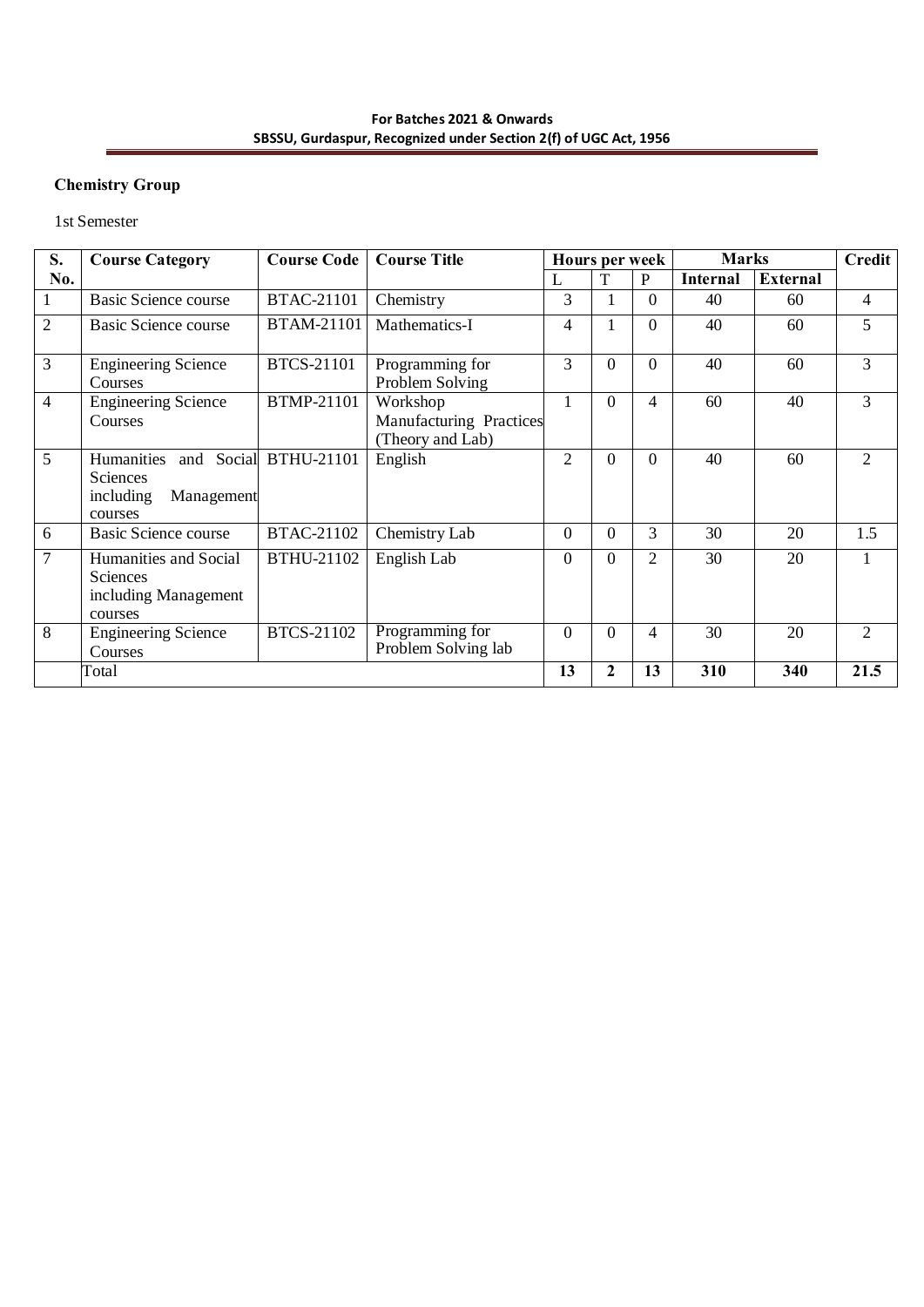#### **For Batches 2021 & Onwards SBSSU, Gurdaspur, Recognized under Section 2(f) of UGC Act, 1956**

#### 2nd Semester

|                | S. No Course Category           | <b>Course Code</b> | <b>Course Title</b>         |          | <b>Hours per week</b> |                | <b>Marks</b> |     | <b>Credit</b> |
|----------------|---------------------------------|--------------------|-----------------------------|----------|-----------------------|----------------|--------------|-----|---------------|
|                |                                 |                    |                             |          |                       |                |              |     |               |
|                | Basic Science course BTPH-21101 |                    | Physics                     | 4        |                       | $\overline{0}$ | 40           | 60  | 5             |
|                |                                 |                    |                             |          |                       |                |              |     |               |
| $\overline{2}$ | Basic Science course BTAM-21102 |                    | Engineering                 | 4        |                       | $\overline{0}$ | 40           | 60  | 5             |
|                |                                 |                    | Mathematics-II              |          |                       |                |              |     |               |
| 3              | Engineering Science             | BTEC-21101         | Electrical &                | 3        |                       | $\overline{0}$ | 40           | 60  | 4             |
|                | Courses                         |                    | Electronics                 |          |                       |                |              |     |               |
|                |                                 |                    | Engineering                 |          |                       |                |              |     |               |
| $\overline{4}$ | Engineering Science<br>Courses  | <b>BTME-21101</b>  | <b>Engineering Graphics</b> |          | $\overline{0}$        | 6              | 40           | 60  | 4             |
| 5              | Engineering Science             | BTME-21102         | Engineering                 | 3        | 1                     | $\Omega$       | 40           | 60  | 4             |
|                | Courses                         |                    | Mechanics                   |          |                       |                |              |     |               |
| 6              | Basic Science course BTPH-21102 |                    | Physics Lab                 | $\Omega$ | $\Omega$              | 3              | 30           | 20  | 1.5           |
|                |                                 |                    |                             |          |                       |                |              |     |               |
| $\overline{7}$ | Engineering Science             | BTEC-21102         | Electrical &                | $\Omega$ | $\Omega$              | $\overline{2}$ | 30           | 20  |               |
|                | Courses                         |                    | Electronics                 |          |                       |                |              |     |               |
|                |                                 |                    | Engineering Lab             |          |                       |                |              |     |               |
|                | Total                           |                    |                             | 15       | 4                     | 11             | 260          | 340 | 24.5          |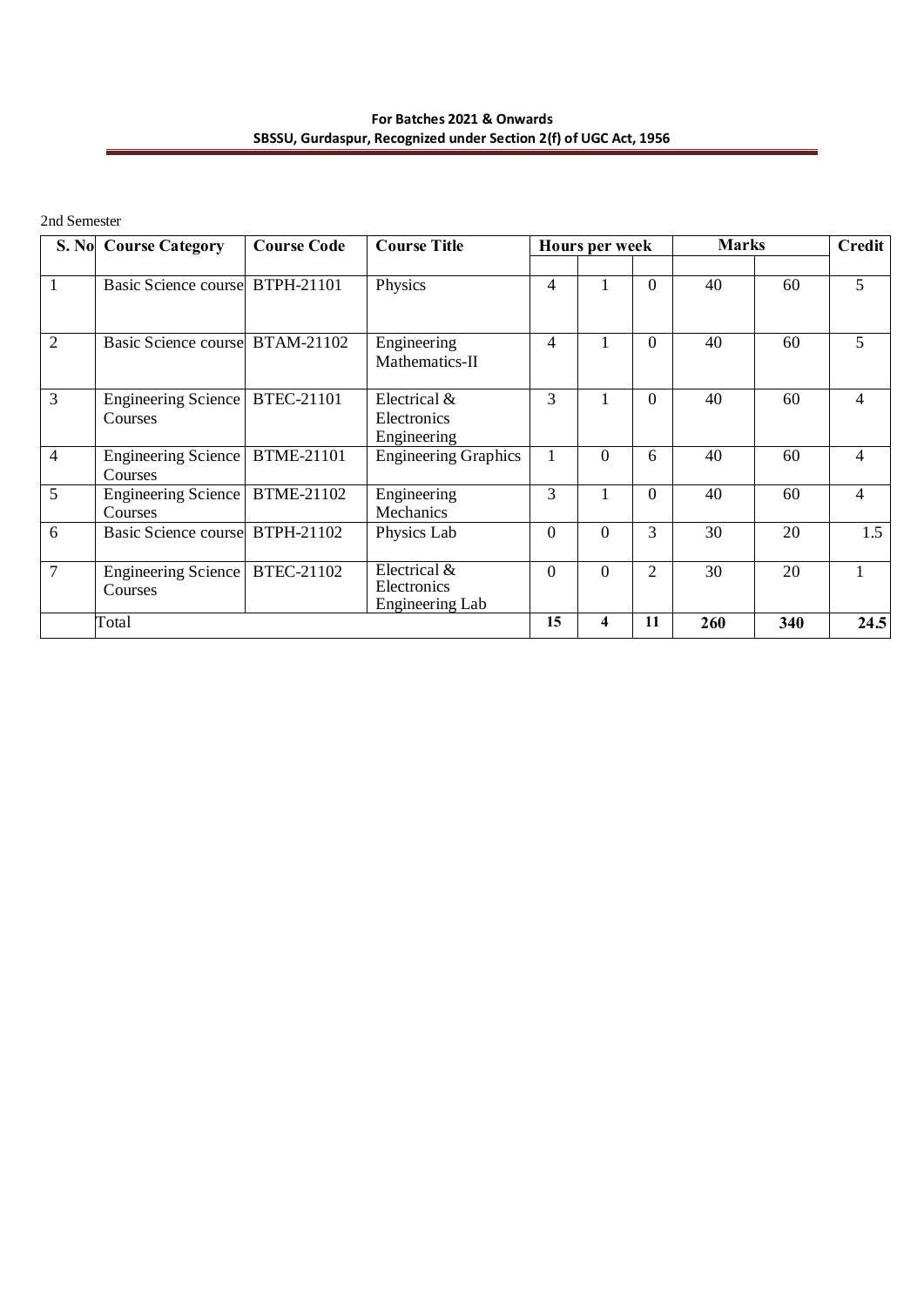# **Physics Group**

#### 1st Semester

|                | S. No Course Category                       | <b>Course Code</b> | <b>Course Title</b>                                          |                | <b>Hours per week</b> |                | <b>Marks</b>    |                 | Credit         |
|----------------|---------------------------------------------|--------------------|--------------------------------------------------------------|----------------|-----------------------|----------------|-----------------|-----------------|----------------|
|                |                                             |                    |                                                              | L              |                       | P              | <b>Internal</b> | <b>External</b> |                |
| 1              | Basic Science course BTPH-21101             |                    | Physics                                                      | 4              |                       | $\Omega$       | 40              | 60              | 5              |
| $\overline{2}$ | Basic Science course BTAM-21101             | BTBM-21101         | Engineering<br>Mathematics-I<br>Engineering<br>Mathematics-I | $\overline{4}$ |                       | $\Omega$       | 40              | 60              | 5              |
|                |                                             |                    | (for Bio-Technology students only)                           |                |                       |                |                 |                 |                |
| 3              | Engineering Science<br>Courses              | <b>BTEC-21101</b>  | Electrical &<br>Electronics<br>Engineering                   | 3              |                       | $\Omega$       | 40              | 60              | 4              |
| $\overline{4}$ | Engineering Science   BTME-21101<br>Courses |                    | <b>Engineering Graphics</b>                                  |                | $\Omega$              | 6              | 40              | 60              | $\overline{4}$ |
| 5              | Engineering Science   BTME-21102<br>Courses |                    | Engineering<br>Mechanics                                     | 3              | 1                     | $\Omega$       | 40              | 60              | $\overline{4}$ |
| 6              | Basic Science course BTPH-21102             |                    | Physics Lab                                                  | $\Omega$       | $\Omega$              | 3              | 30              | 20              | 1.5            |
| $\overline{7}$ | Engineering Science<br>Courses              | BTEC-21102         | Electrical &<br>Electronics<br>Engineering Lab               | $\Omega$       | $\Omega$              | $\overline{2}$ | 30              | 20              |                |
|                | Total                                       |                    |                                                              | 15             | 4                     | 11             | 260             | 340             | 24.5           |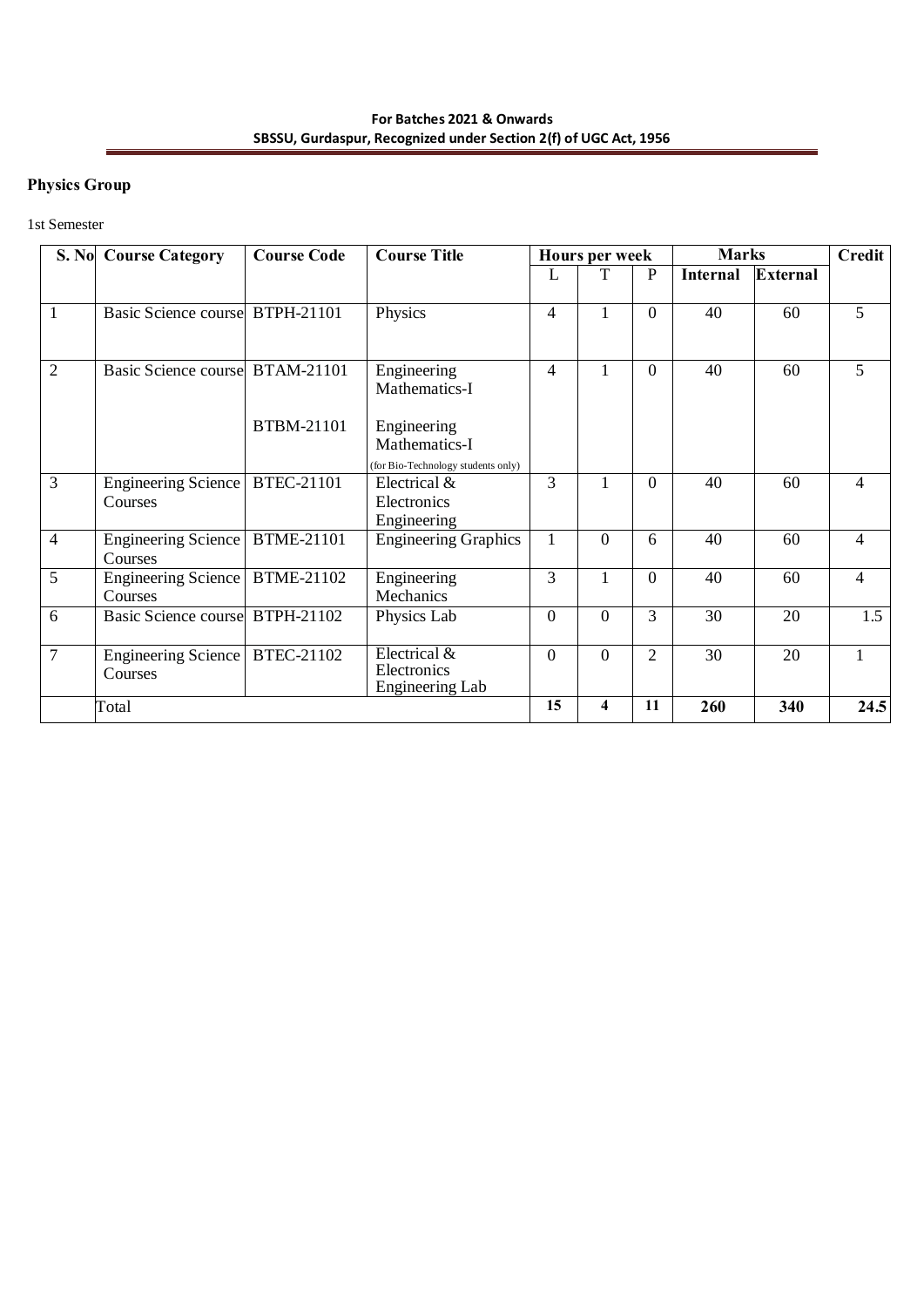**For Batches 2021 & Onwards SBSSU, Gurdaspur, Recognized under Section 2(f) of UGC Act, 1956**

2nd Semester

| S. No.         | <b>Course Category</b>                                               | <b>Course Code</b> | <b>Course Title</b>                                        |                |          | <b>Hours per week</b> | <b>Marks</b>    |                 | <b>Credit</b>               |
|----------------|----------------------------------------------------------------------|--------------------|------------------------------------------------------------|----------------|----------|-----------------------|-----------------|-----------------|-----------------------------|
|                |                                                                      |                    |                                                            |                | T        | P                     | <b>Internal</b> | <b>External</b> |                             |
| 1              | <b>Basic Science course</b>                                          | <b>BTAC-21101</b>  | Chemistry                                                  | 3              |          | $\Omega$              | 40              | 60              | $\overline{4}$              |
| $\overline{2}$ | <b>Basic Science course</b>                                          | BTAM-21102         | Mathematics-II                                             | 4              |          | $\Omega$              | 40              | 60              | 5                           |
| 3              | <b>Engineering Science</b><br>Courses                                | <b>BTCS-21101</b>  | Programming for<br>Problem Solving                         | 3              | $\Omega$ | $\Omega$              | 40              | 60              | 3                           |
| 4              | <b>Engineering Science</b><br>Courses                                | <b>BTMP-21101</b>  | Workshop<br>Manufacturing<br>Practices (Theory and<br>Lab) |                | 0        | 4                     | 60              | 40              | 3                           |
| 5              | Humanities and Social<br>Sciences<br>including Management<br>courses | <b>BTHU-21101</b>  | English                                                    | $\overline{2}$ | 0        | 0                     | 40              | 60              | $\mathcal{D}_{\mathcal{L}}$ |
| 6              | <b>Basic Science course</b>                                          | <b>BTAC-21102</b>  | Chemistry Lab                                              | $\Omega$       | $\Omega$ | 3                     | 30              | 20              | 1.5                         |
| 7              | Humanities and Social<br>Sciences<br>including Management<br>courses | BTHU-21102         | English Lab                                                | $\Omega$       | $\Omega$ | $\overline{2}$        | 30              | 20              | $\mathbf{1}$                |
| 8              | <b>Engineering Science</b><br>Courses                                | BTCS-21102         | Programming for<br>Problem Solving lab                     | $\Omega$       | $\Omega$ | 4                     | 30              | 20              | $\mathfrak{D}$              |
|                | Total                                                                |                    |                                                            | 13             | 2        | 13                    | 310             | 340             | 21.5                        |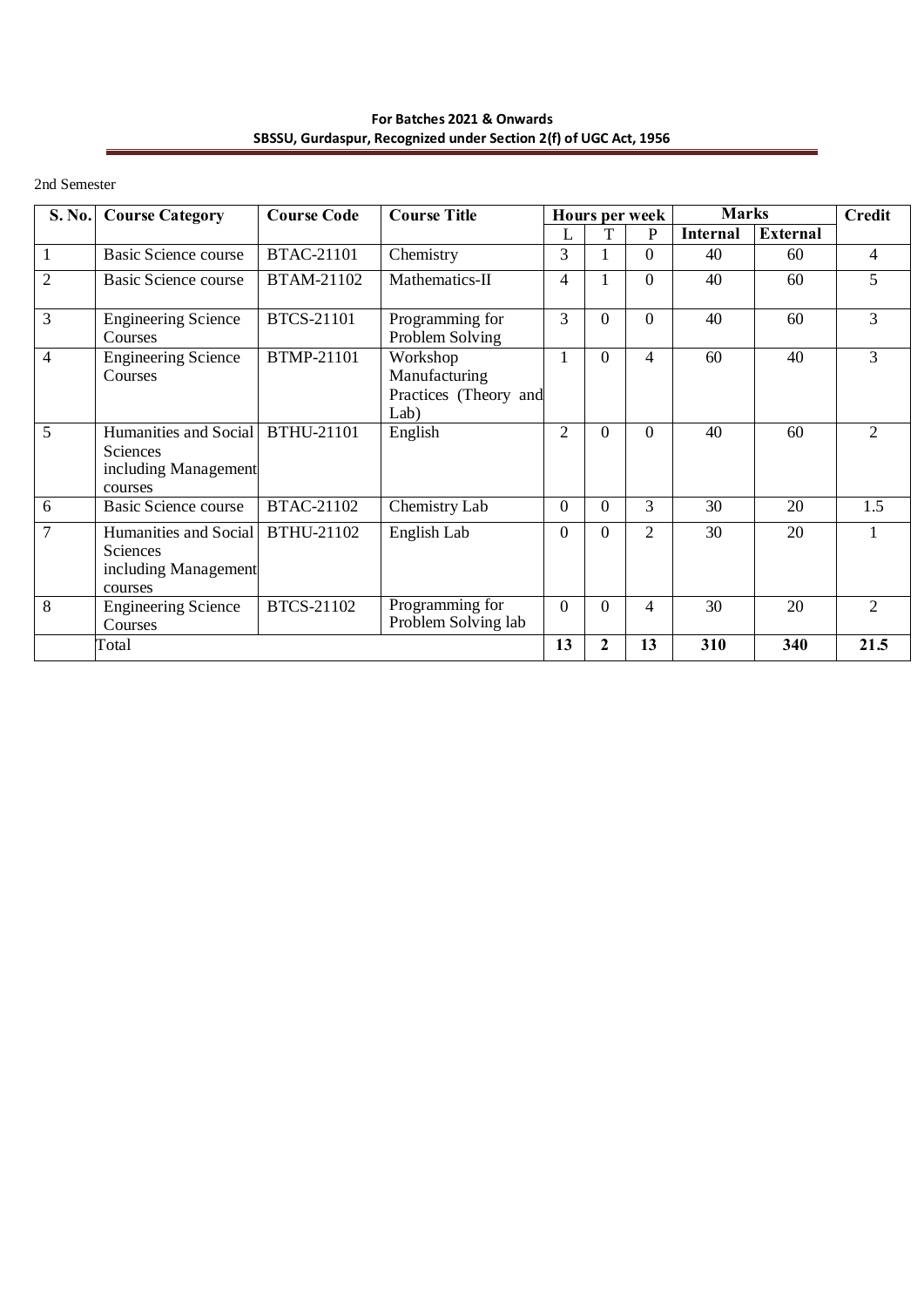# **BTAM-21101, Engineering Mathematics-I (Common to all B.Tech branches except Biotech)**

| <b>Internal Marks: 40</b> | L T P |
|---------------------------|-------|
| <b>External Marks: 60</b> | 410   |
| <b>Total Marks: 100</b>   |       |

### **Course Objective:**

"Math and basic science are certainly the foundations of any engineering program. This fact will not change in the foreseeable future,  $\ddot{\text{o}}$  said by Ellis et al., Engineering Mathematics is an essential tool for describing and analyzing engineering processes and systems. Mathematics also enables precise representation and communication of knowledge. Core mathematics courses have broader objectives than just supporting engineering programs.

## **1. Differential Calculus:**

Curve tracing: Tracing of Standard Cartesian; Parametric and Polar curves (Astroids, Cycloids, Folium Tubes Cardiods, Lemniscate, Helix); Curvature of Cartesian, Parametric and Polar  $curves.$  (6)

### **2. Integral Calculus:**

Rectification of standard curves; Areas bounded by standard curves, Applications of integral calculus to find centre of gravity and moment of inertia. (6)

### **3. Partial Derivatives:**

Function of two or more variables; Partial differentiation; Homogeneous functions and Euler's theorem; Composite functions; Total derivative; Derivative of an implicit function; Change of variable; Jacobians (6) (6)

### **4. Applications of Partial Differentiation:**

Tangent and normal to a surface; Taylor's and Maclaurin's series for a function of two variables; Errors and approximations; Maxima and minima of function of several variables; Lagrange's method of undetermined multipliers (6)

### **5. Multiple Integrals:**

Double and triple integral and their evaluation, change of order of integration, change of variable, Application of double and triple integration to find areas and volumes. (6)

### **6. Vector Calculus:**

Scalar and vector fields, differentiation of vectors, velocity and acceleration. Vector differential operators: Del, Gradient, Divergence and Curl, their physical interpretations Formula involving Del applied to point functions and their products. Line, surface and volume integrals. (8)

### **7. Application of Vector Calculus:**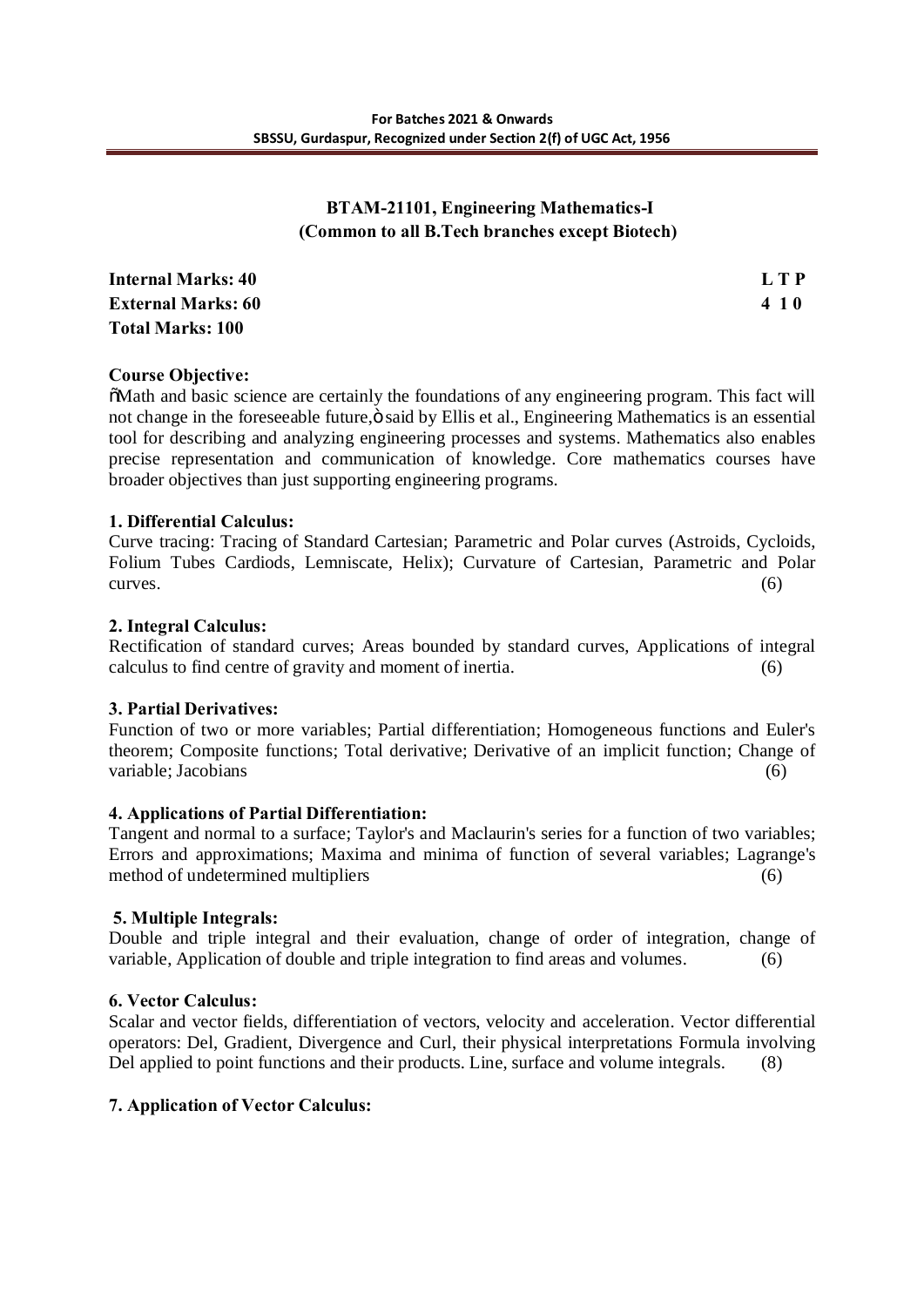Flux, Solenoidal and Irrotational vectors. Gauss Divergence theorem. Greens theorem in plane, Stokes theorem (without proofs) and their applications. (6)

Course Outcomes:

(1)Students should learn fundamental mathematical, concepts and how to apply them.

- (2)Students should learn critical thinking, modeling/problem solving and effective uses of technology.
- (3)Students should learn how to read mathematics and use it to communicate knowledge. The students are expected to understand the fundamentals of the mathematics to apply while designing technology and creating innovations.

## **Suggested Readings / Books**

1.Thomes, G.B, Finney, R.L. Calculus and Analytic Gemetry, Ninth Edition,Peason Education.

2.Kreyszig, E., Advanced Engineering Mathematics, Eighth edition, John wiley.

3.Jain, R.K and Lyengar, S.R.K., Advanced Engineering Mathematics, Narosa Publishing Company.

4.Grewal, B.S., Higher Engineering Mathematics, Khanna Publishers,New Delhi.

5. B. V. Ramana, Higher Engineering mathematics,Tata Mcgraw Hills, New Delhi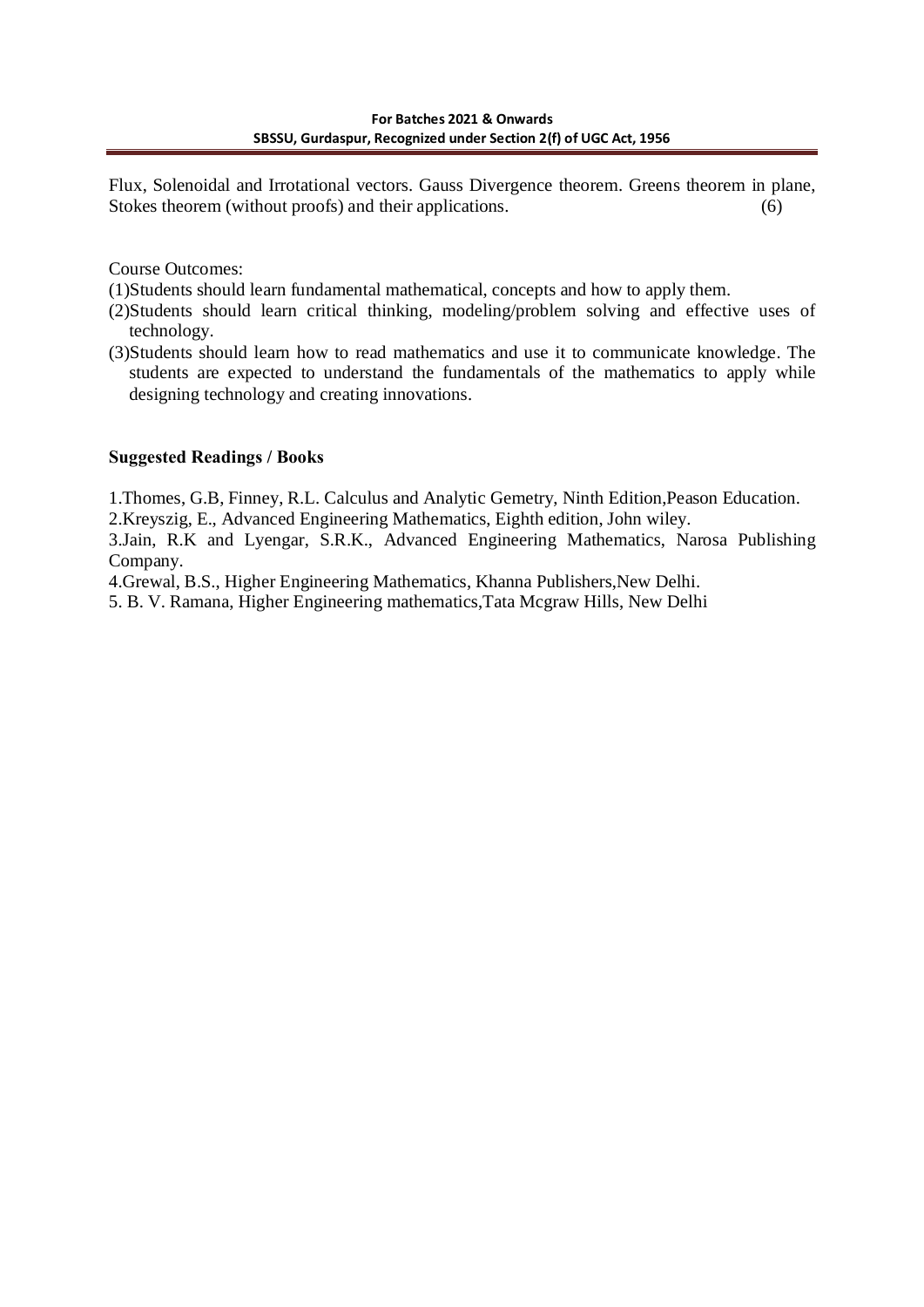# **BTBM-21101, Engineering Mathematics-I B.Tech BioTechnology ( For Biology Students)**

**Internal Marks: 40 L T P External Marks: 60 4 1 0 Total Marks: 100**

### **Course Objectives:**

- 1. Explain why mathematical thinking is valuable in daily life.
- 2. To understand the basic concepts of Mathematics.
- 3. To have a proper understanding of mathematical applications in engineering problems.
- 1. **Algebra:** AP, GP, HP, Theory of equations, Bionomial Theorem, Logarithmic & Exponential series. (6)
- 2. **Trigonometry:** Basic trigonometric formulae, Simple trigonometrical equations. (6)
- 3. **Co-ordinate Geometry:** Straight lines, Circle, Conics (ellipse, hyperbola and parabola), Pair of straight lines.  $(6)$
- 4. **Matrices:** Matrix, Determinants, Adjoints, Matrix operations, Inverse of a matrix and Properties of determinants. (6)
- 5. **Calculus:** Concepts of Limit, Continuity, Derivative, Evaluation of Derivatives. (6)
- 6. **Integral Calculus:** Introductions of Indefinite and Definite Integrals, Integration of trigonometrically Functions, Integration by substitution and Integration by part. Properties of definite integrals. (6)
- 7. **Complex Numbers:** Introduction to complex numbers, Conjugate, Modulus, Inverse of a complex number. (6)

# **Course Outcomes:**

Upon successful completion of BTBM-21101, Engineering Mathematics-I students will be able to

- 1. Demonstrate algebraic facility with algebraic topics including linear, quadratic, exponential, logarithmic, and trigonometric functions.
- 2. Compute limits and derivatives of algebraic, trigonometric, inverse trigonometric, exponential, logarithmic.
- 3. Determine the continuity and differentiability of a function at a point and on a set.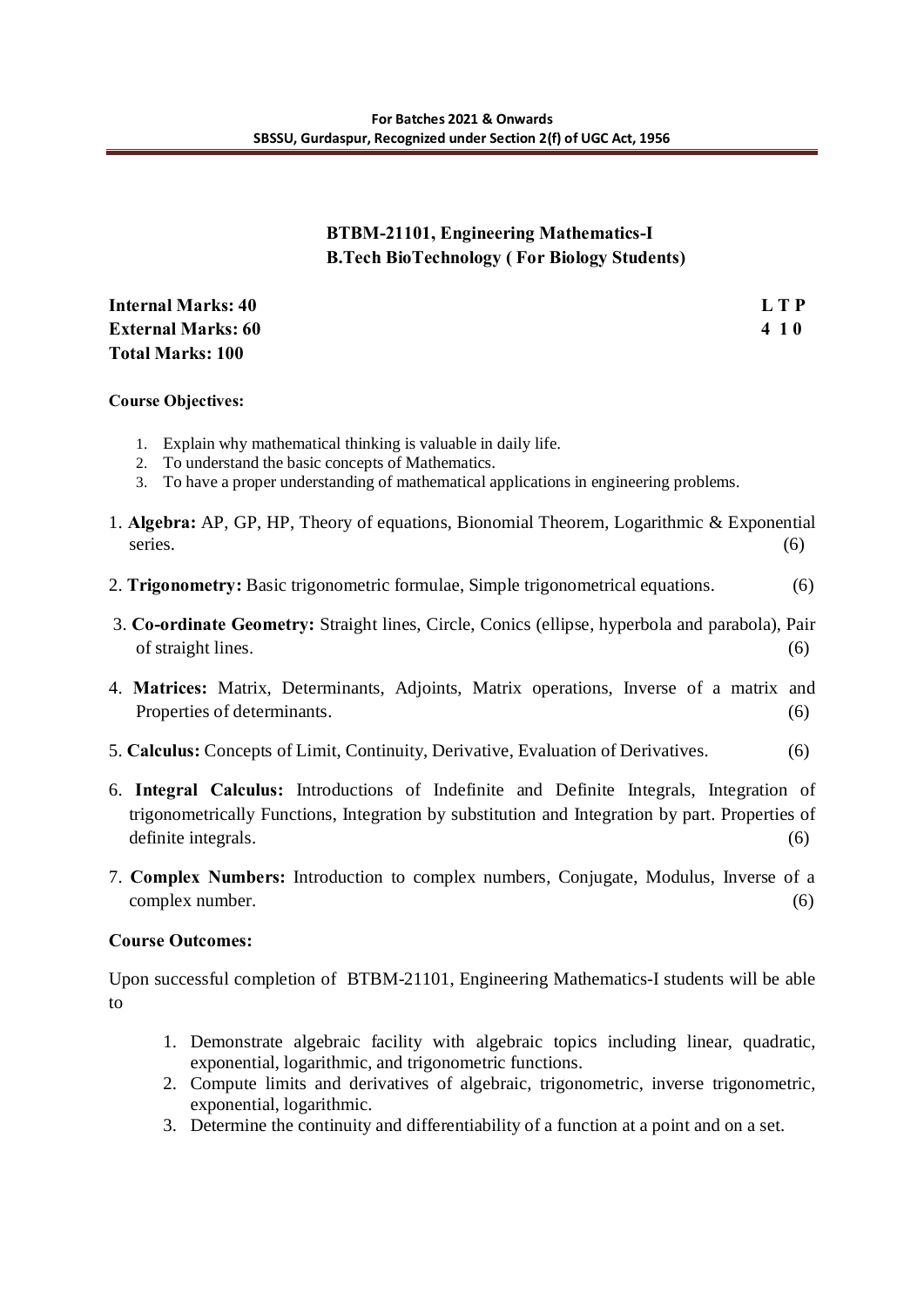- 4. Compute definite and indefinite integrals of algebraic, trigonometric, inverse trigonometric, exponential, logarithmic.
- 5. Solve systems of linear equations by use of the matrix.
- 6. Compute sums, products, quotients, conjugate, modulus, and argument of complex numbers.

# **Suggested Readings/Books:**

 • Differential Calculus by Shanti Narain. • Integral Calculus by Shanti Narain. • Mathematics by R.D. Sharma , Dhanpat Rai Publications, New Delhi.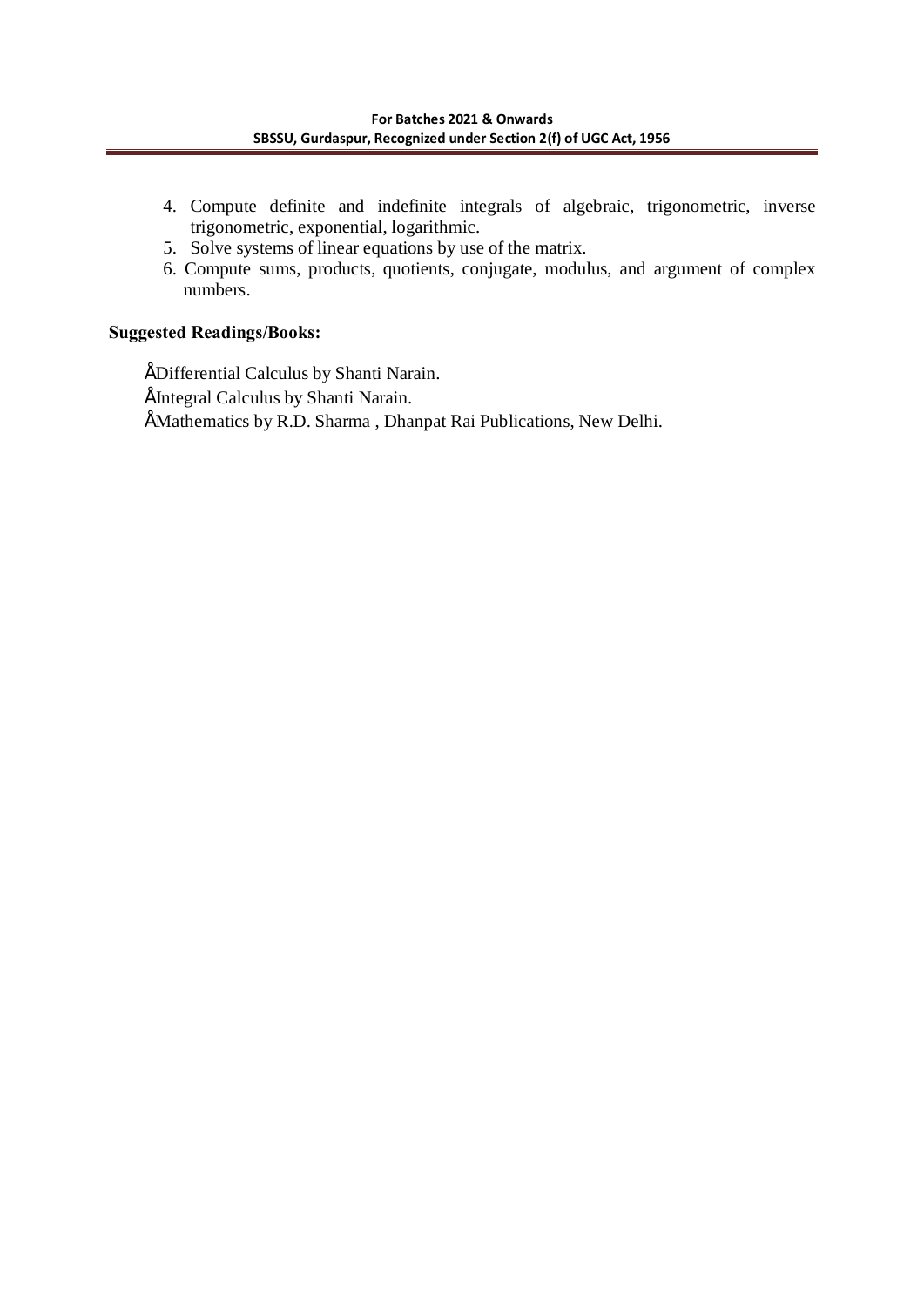# **BTAM-21102, Engineering Mathematics-II (Common to all B.Tech branches)**

| <b>Internal Marks: 40</b> | L T P |
|---------------------------|-------|
| <b>External Marks: 60</b> | 410   |
| <b>Total Marks: 100</b>   |       |

(7)

# **Objectives:**

- i) To develop logical understanding of the subject.
- ii) To develop mathematical skill so that students are able to apply mathematical methods  $\&$ principals in solving problem from engineering fields.
- iii) To make aware students about the importance and symbiosis between mathematics and engineering.

## **1. Ordinary Differential Equations of first order**

Exact Differential equations, Equations reducible to exact form by integrating factors; Equations of the first order and higher degree. Clairaut's equation. Leibniz's linear and Bernoulli's equation.

### **2. Linear Ordinary Differential Equations of second & higher order**

Solution of linear Ordinary Differential Equations of second and higher order; methods of finding complementary functions and particular integrals. Special methods for finding particular integrals: Method of variation of parameters, Operator method. Cauchy's homogeneous and Legendre's linear equation, Simultaneous linear equations with constant coefficients. (7)

### **3. Applications of Ordinary Differential Equations**

Applications to electric R-L-C circuits, Deflection of beams, Simple harmonic motion, Simple population model. (7)

### **4. Linear Algebra**

Rank of a matrix, Elementary transformations, Linear independence and dependence of vectors, Gauss-Jordan method to find inverse of a matrix, reduction to normal form, Consistency and solution of linear algebraic equations, Linear transformations, Orthogonal transformations, Eigen values, Eigen vectors, Cayley-Hamilton Theorem, Reduction to diagonal form, orthogonal, unitary, Hermitian and similar matrices. (7)

### **5**. **Infinite Series**

Convergence and divergence of series, Tests of convergence (without proofs): Comparison test, Integral test, Ratio test, Rabee's test, Logarithmic test, Cauchy's root test and Gauss test. Convergence and absolute convergence of alternating series. (7)

### **6. Complex Numbers and elementary functions of complex variable**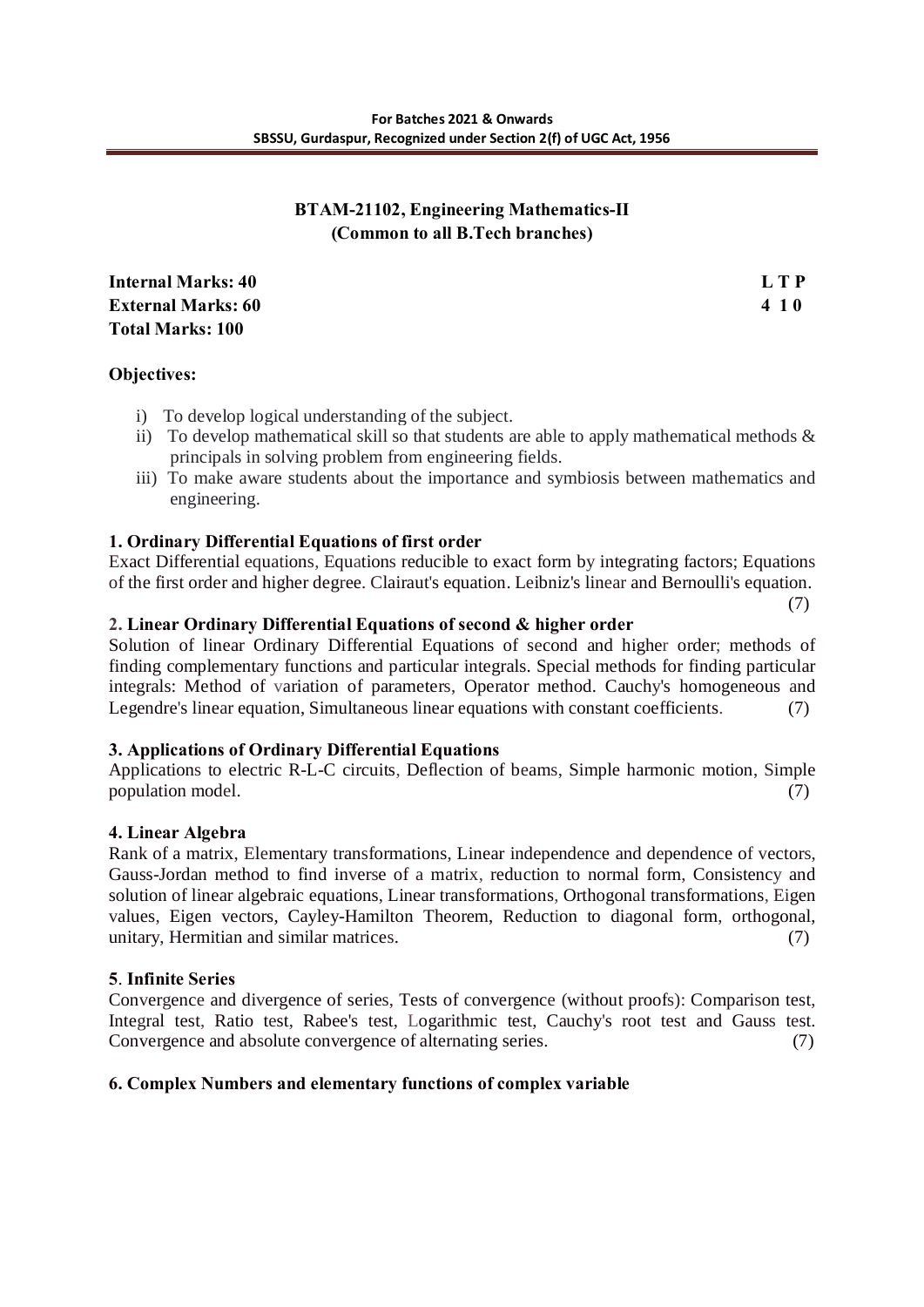De-Moivre's theorem and its applications. Real and Imaginary parts of exponential, logarithmic, circular, inverse circular, hyperbolic, inverse hyperbolic functions of complex variables. Summation of trigonometric series. (C+iS method) (7)

### **Course outcomes:**

- 1.Students should learn fundamental mathematical concepts and how to apply them.
- 2.Students should learn critical thinking, modelling/ problem solving and effective uses of technology.
- 3.Students should learn how to read mathematics and use it to communicate knowledge. The students are expected to understand the fundamentals of the mathematics to apply while designing technology and creating innovations.

## **Suggested Readings / Books:**

- **1.** Kreyszig,E., Advanced Engineering Mathematics, Eighth edition, John Wiley.
- **2.** Michael D. Greenberg., Advanced Engineering Mathematics, Second Edition, Pearson Education.
- **3.** Peter. V. O'Nil, Advanced Engineering Mathematics, Wadsworth- Publishing Company.
- **4.** Jain, R.K. and Iyengar, S.R.K., Advanced Engineering Mathematics, Narosa Publishing House, New Delhi.
- **5.** Grewal, B.S., Higher Engineering Mathematics, Khanna Publishers, Delhi.
- **6.** Pipes, L.A. and Harvill, L.R., Applied Mathematics for Engineers and Physicists, McGraw Hill
- **7.** Taneja, H. C., Engineering Mathematics, Volume-I & Volume-II, 1. K. Publisher.
- **8.** Babu Ram, Advance Engineering Mathematics, Pearson Education.
- **9.** Bindra, J. S., Applied Mathematics, Volume-II, Kataria Publications.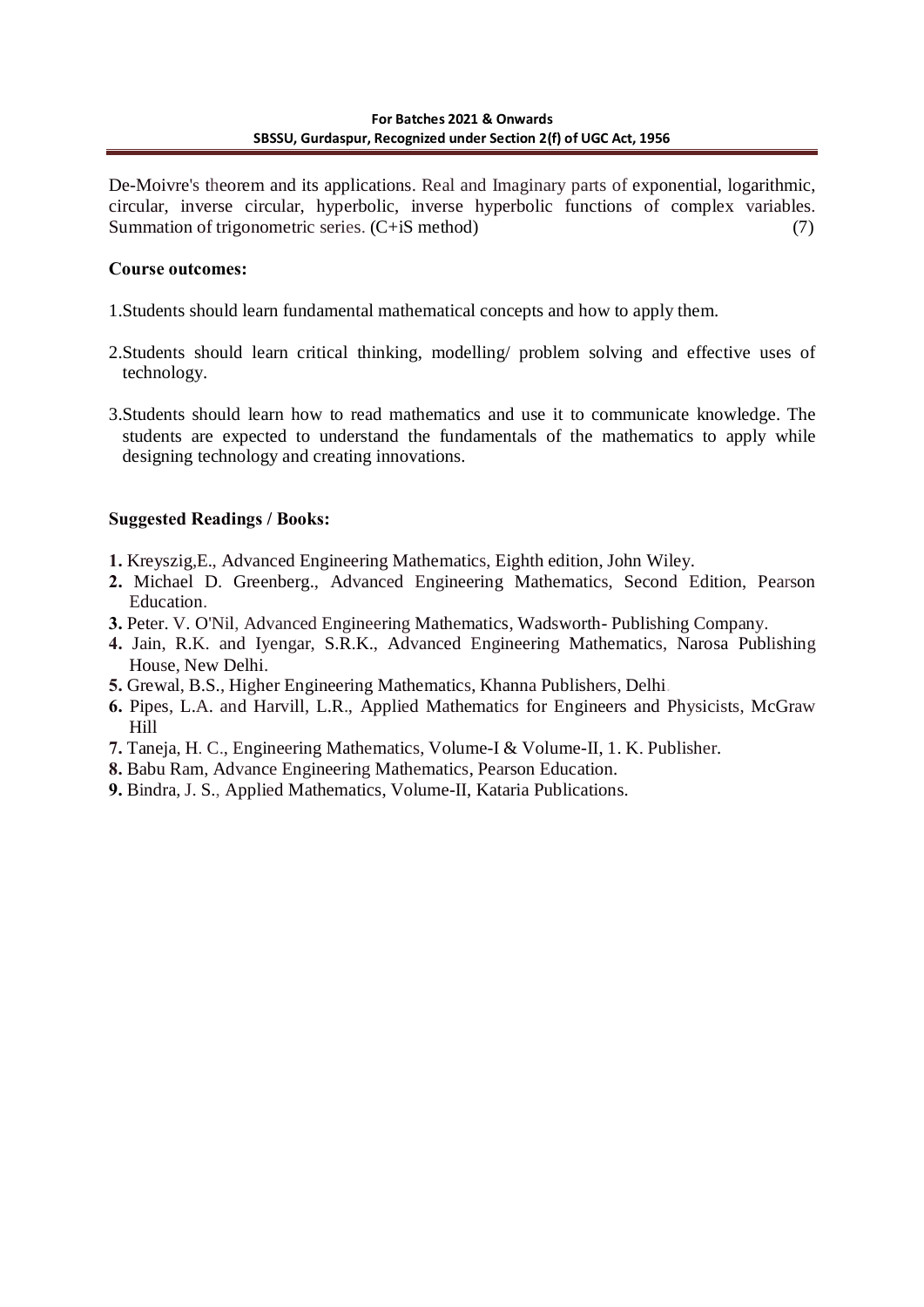#### **8BTCS-21101 Programming for Problem Solving**

| Internal Marks: 40 | LTP               |
|--------------------|-------------------|
| External Marks: 60 | 3 0 0 [3 credits] |
| Total Marks: 100   |                   |

**Unit1:** Introduction to Programming **(4 lectures)**

Introduction to components of a computer system (disks, memory, processor, where a program is stored and executed, operating system, compilers etc.) Idea of Algorithm: steps to solve logical and numerical problems. Representation of Algorithm: Flowchart/Pseudocode with examples. From algorithms to programs; source code, variables (with data types) variables and memory locations, Syntax and Logical Errors in compilation, object and executable code. Unit 2: Arithmetic expressions and precedence (2 **lectures**) **Unit 3:** Conditional Branching and Loops **(6 lectures)** Writing and evaluation of conditionals and consequent branching **(3 lectures)** Iteration and loops **(3 lectures) Unit 4:** Arrays: Arrays (1-D, 2-D), Character arrays and Strings **(6 lectures) Unit 5:** Basic Algorithms **(6 lectures)** Searching (Linear Search), Basic Sorting Algorithms (Bubble Sort), Finding roots of Equations. **Unit 6:** Function **(5 lectures)** Functions (including using built in libraries), Parameter passing in functions, call by value, passing arrays to functions: idea of call by reference Unit 7: Recursion: **(4-5 lectures)** Recursion, as a different way of solving problems. Example programs, such as Finding Factorial, Fibonacci series. **Unit 8:** Structure: Structures, Defining structures and Array of Structures **(4 lectures) Unit 9:** Pointers: Idea of pointers, Defining pointers. **(2 lectures) Unit 10:** File handling (only if time is available, otherwise should be done as part of the lab)

#### **Suggested Text Books**

(i) Byron Gottfried, Schaum's Outline of Programming with C, McGraw-Hill

(ii) E. Balaguruswamy, Programming in ANSI C, Tata McGraw-Hill

#### **Suggested Reference Books**

**(i)** Brian W. Kernighan and Dennis M. Ritchie, The C Programming Language, PHI

**Course Outcomes :** The student will learn

- 1. To formulate simple algorithms for arithmetic and logical problems.
- 2. To translate the algorithms to programs (in C language).
- 3. To test and execute the programs and correct syntax and logical errors.
- 4. To implement conditional branching, iteration and recursion.
- 5. To decompose a problem into functions and synthesize a complete program using divide and conquer approach.
- 6. To use arrays, pointers and structures to formulate algorithms and programs.
- 7. To apply programming to solve matrix addition and multiplication problems and searching and sorting problems.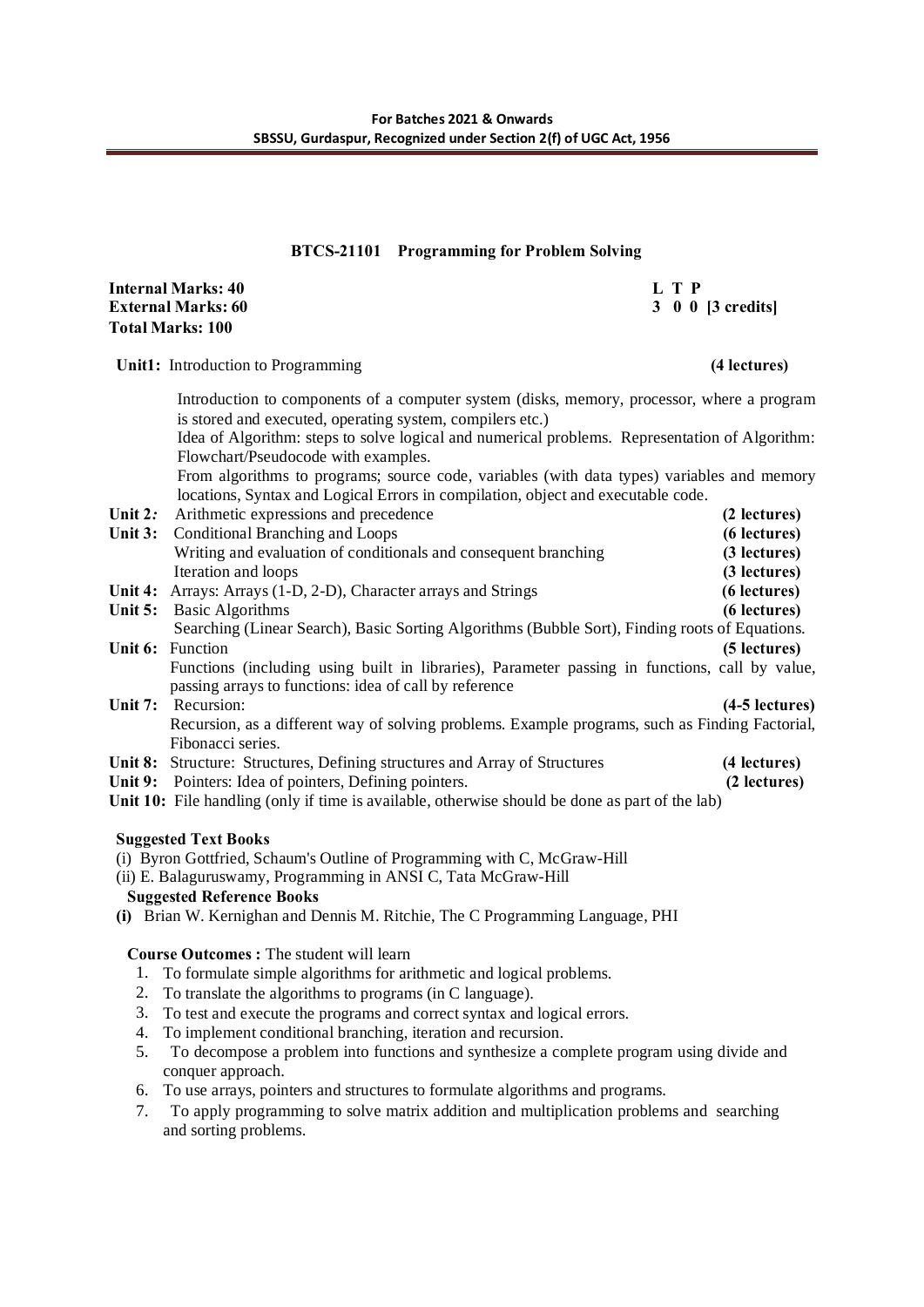8. To apply programming to solve simple programming problems, namely root finding of function, differentiation of function and simple integration.

### **8BTCS-21102 Programming for Problem Solving Lab**

| <b>Internal Marks: 30</b><br><b>External Marks: 20</b><br><b>Total Marks: 50</b> |                                                                                                           | L T P<br>$0 \t0 \t4 [2 \text{ credits}]$ |
|----------------------------------------------------------------------------------|-----------------------------------------------------------------------------------------------------------|------------------------------------------|
| Tutorial1:                                                                       | Problem solving using computers:<br>Lab1: Familiarization with programming environment                    |                                          |
| Tutorial2:                                                                       | Variable types and type conversions:<br>Lab 2: Simple computational problems using arithmetic expressions |                                          |
| Tutorial3:<br>Lab $3$ :                                                          | Branching and logical expressions:<br>Problems involving if-then-else structures                          |                                          |
| Tutorial4:<br>Lab $4:$                                                           | Loops, while and for loops:<br>Iterative problems e.g., sum of series                                     |                                          |
| Tutorial5:<br>Lab $5:$                                                           | 1D Arrays: Linear search, Bubble sort<br>1D Array manipulation                                            |                                          |
| Tutorial6:<br>Lab $6:$                                                           | 2D arrays and Strings<br>Matrix problems, String operations                                               |                                          |
| Tutorial7:<br>Lab 7: Simple functions                                            | Functions, call by value, call by reference:                                                              |                                          |
| Lab $8$ and $9$ :                                                                | Tutorial8&9: Finding roots of quadratic equation.<br>Programming for Finding roots of quadratic equation. |                                          |
| Tutorial10:<br><b>Lab 10:</b>                                                    | Recursion, structure of recursive calls<br>Recursive functions                                            |                                          |
| Tutorial11:<br>Lab $11:$                                                         | Pointers, structures<br>Pointers and structures                                                           |                                          |
| Tutorial12:                                                                      | File handling:                                                                                            |                                          |

**Lab 12:** File operations

#### **Laboratory Outcomes**

- 1. To formulate the algorithms for simple problems
- 2. To translate given algorithms to a working and correct program
- 3. To be able to correct syntax errors as reported by the compilers
- 4. To be able to identify and correct logical errors encountered at run time
- 5. To be able to write iterative as well as recursive programs
- 6. To be able to represent data in arrays, strings and structures and manipulate them through a program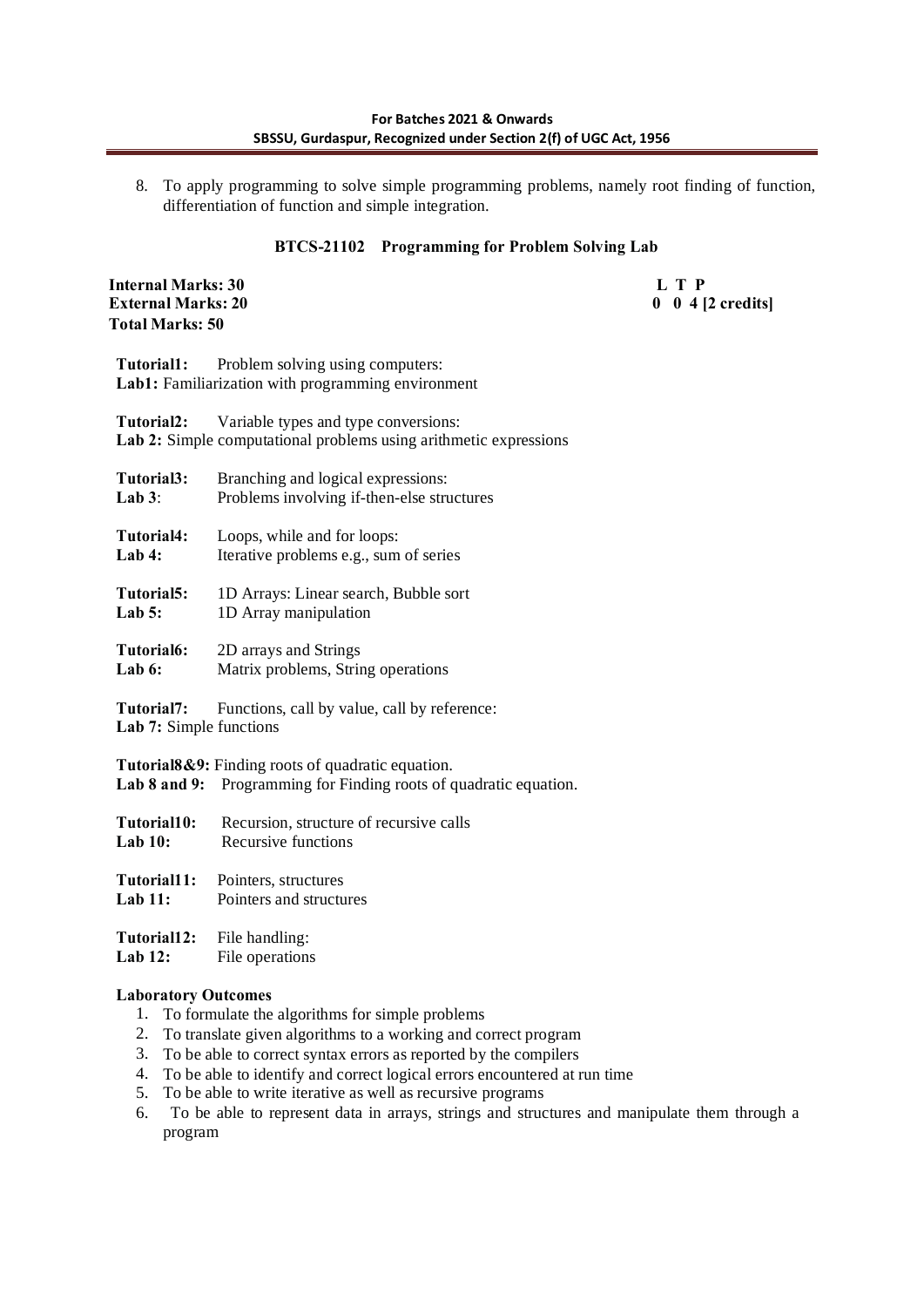- 7. To be able to declare pointers of different types and use them in defining selfreferential structures.
- 8. To be able to create, read and write to and from simple text files.

**BTHU-21101 English**

**Internal Marks: 40 L T P External Marks: 60 2 0 0 [2 credits] Total Marks: 100** 

**Course Objective:** The objective of the course is to help the students become the independent users of English language. Students will acquire basic proficiency in reading & listening, comprehension, writing and speaking skills.

### **Detailed contents**

### **1. Vocabulary Building**

- 1.1The concept of Word Formation
- 1.2Root words from foreign languages and their use in English
- 1.3Acquaintance with prefixes and suffixes from foreign languages in English to formderivatives.
- 1.4 Synonyms, antonyms, and standard abbreviations.

### **2. Basic Writing Skills**

- 2.1 Sentence Structures
- 2.2 Use of phrases and clauses in sentences
- 2.3 Importance of proper punctuation
- 2.4 Creating coherence
- 2.5 Organizing principles of paragraphs in documents
- 2.6 Techniques for writing precisely

### **3. Identifying Common Errors in Writing**

- 3.1 Subject-verb agreement
- 3.2 Noun-pronoun agreement
- 3.3 Misplaced modifiers
- 3.4 Articles
- 3.5 Prepositions
- 3.6 Redundancies
- 3.7 Clichés

### **4. Nature and Style of sensible Writing**

- 4.1 Describing
- 4.2 Defining
- 4.3 Classifying
- 4.4 Providing examples or evidence
- 4.5 Writing introduction and conclusion

### **5. Writing Practices**

5.1 Comprehension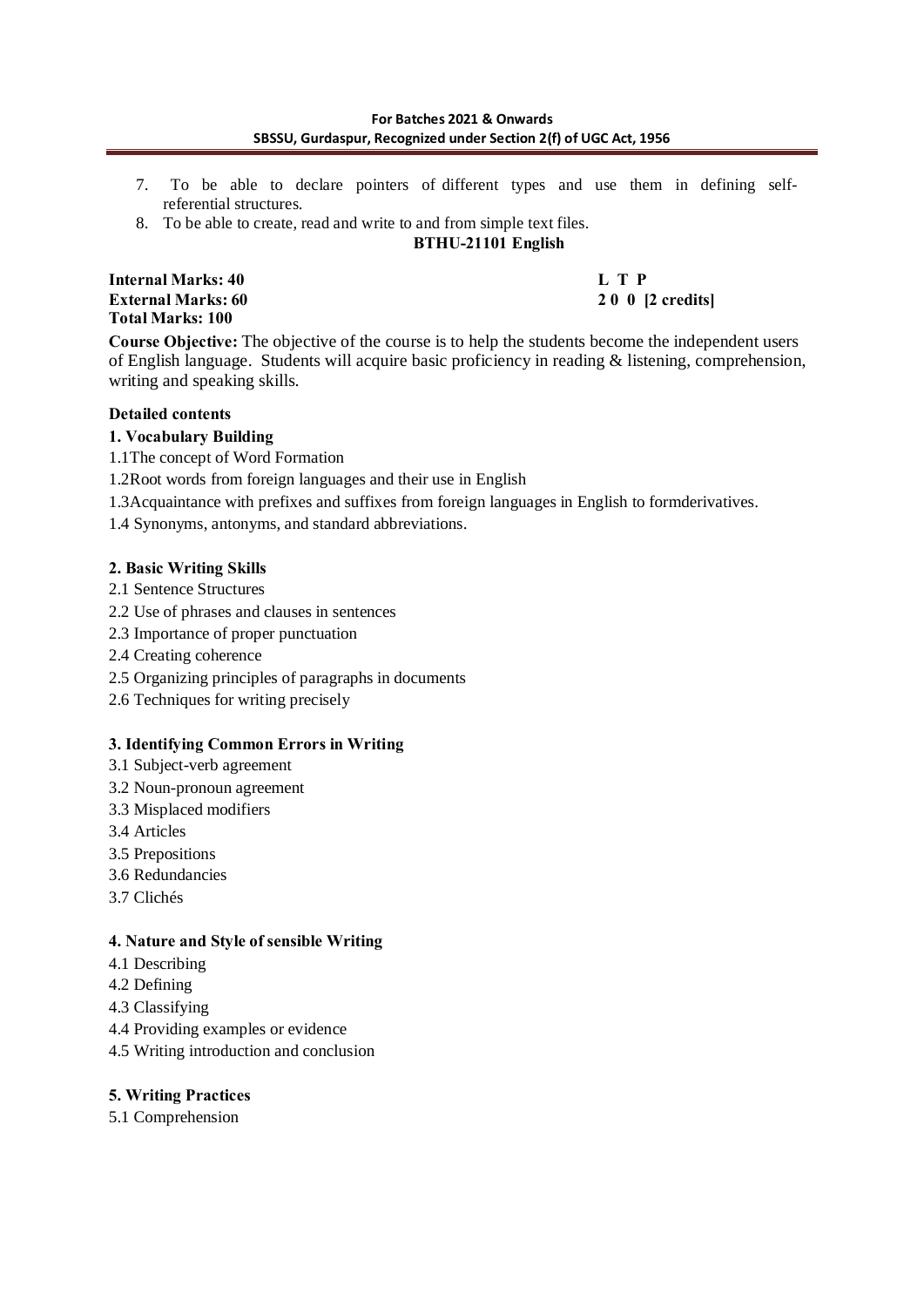5.2 Précis Writing 5.3 Essay Writing

#### **Course Outcomes:**

1. Students will be able to understand spoken and written English language, particularly the language of their chosen technical field.

- 2. They will be able to converse fluently.
- 3. They will be able to produce on their own clear and coherent texts.

## **BTHU-21102 English Lab (Oral Communication)**

**Internal Marks: 30 L T P External Marks: 20 0 0 2 [1 credits] Total Marks: 50 Course Objective:** The objective of the course is to help the students become the independent users of English language.

This unit involves interactive practice sessions in English Lab and will comprise of the following:

- 1 Listening Comprehension
- 2 Pronunciation, Intonation, Stress and Rhythm
- 3 Common Everyday Situations: Conversations and Dialogues
- 4 Communication at Workplace
- 5 Interviews
- 6 Formal Presentations

#### **Suggested Readings:**

(i) Martin's English Grammar

(ii) Practical English Usage. Michael Swan. OUP. 1995.

(iii)On Writing Well. William Zinsser. Harper Resource Book. 2001

(iv) Communication Skills. Sanjay Kumar and PushpLata. Oxford University Press. 2011.

(v) Exercises in Spoken English. Parts. I-III. CIEFL, Hyderabad. Oxford University Press

### **Course Outcomes:**

1.Students will acquire basic proficiency in listening and speaking skills.

2.Students will be able to understand spoken English language, particularly the language of their chosen technical field.

3.They will be able to converse fluently

4.They will be able to produce on their own clear and coherent texts.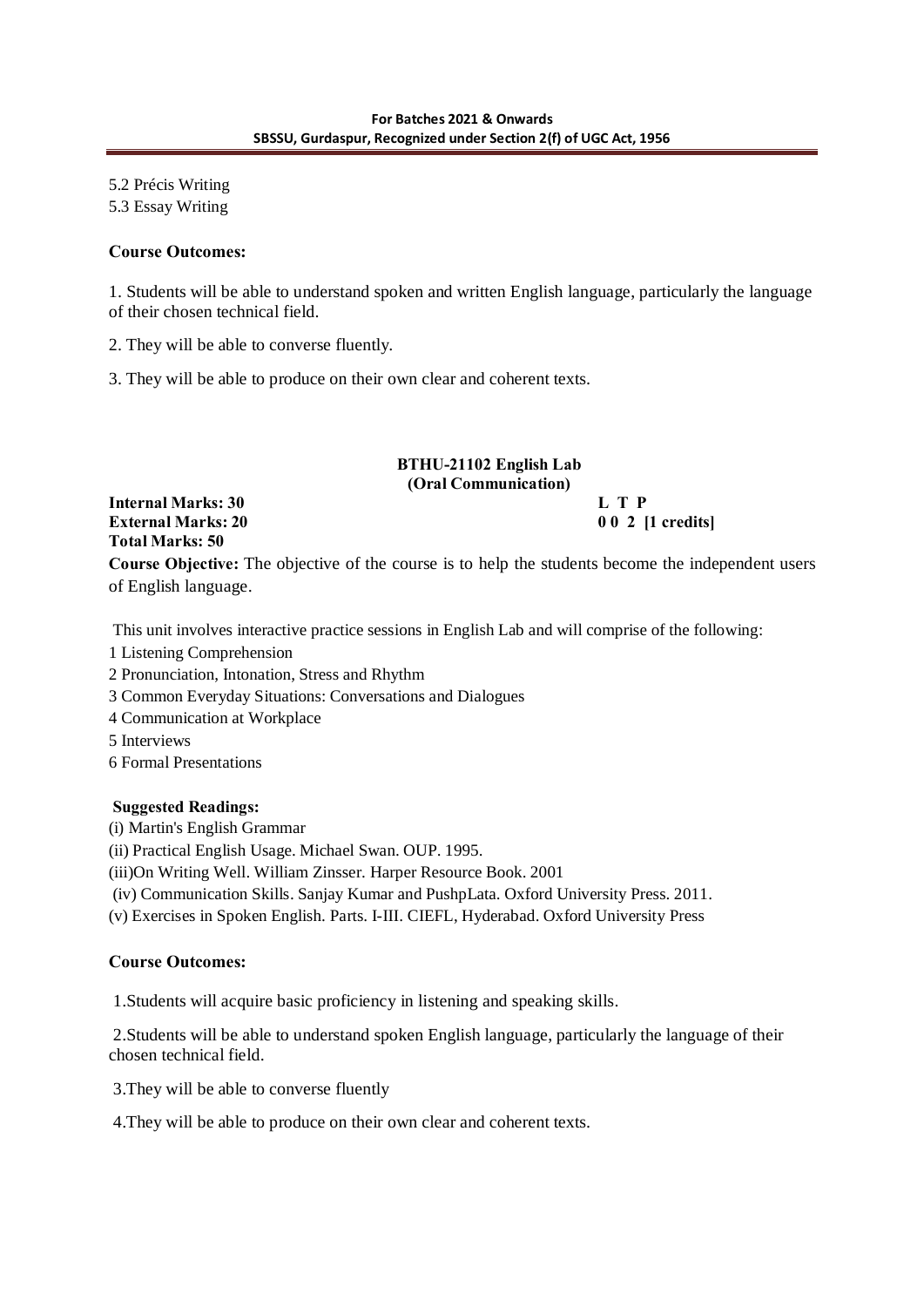#### **BTPH-21101 Physics**

| <b>Internal Marks: 40</b> | L T P |
|---------------------------|-------|
| <b>External Marks: 60</b> | 4 1 0 |
| <b>Total Marks: 100</b>   |       |

**Course Objective:** The objective of the course is to develop a scientific temper and analytical capability in the engineering graduates through the learning of physical concepts and their application in engineering & technology.

1. **Electromagnetic waves**: Physical significance of Gradient, Divergence & Curl, displacement Current, Types of polarization, Maxwell s Equations, Equation of EM waves in free space, velocity of EM waves, Poynting vector. (6)

2. **Magnetic Materials & Superconductivity:** Basic ideas of Dia, Para, Ferro & Ferri, Ferrites, Superconductivity, Superconductors as ideal diamagnetic materials, Signatures of Superconducting state, Meissner Effect, Type I & Type II superconductors, London Equations, Introduction to BCS theory. (6)

3. **Elements of Crystallography:** Unit cell, Basis, Space lattice, Crystal Systems, Miller Indices of Planes & Directions in cubic system, Continuous & Characteristic X-Rays, X-Ray Diffraction & Bragg s law in Crystals, Bragg s spectrometer. (6)

4. **Lasers:** Spontaneous & Stimulated emissions, Einstein s Coefficients, Population Inversion, Pumping Mechanisms, Components of a laser System, Three & four level laser systems; Ruby, He-Ne,  $CO<sub>2</sub>$  and semiconductor Lasers, Introduction to Holography. (6)

**5. Fibre Optics:** Introduction, Acceptance Angle, Numerical Aperture, Normalized frequency, Modes of propagation, material dispersion & pulse broadening in optical fibres, fibre connectors, splices and couplers, applications of optical fibres. (6)

6. **Quantum Theory:** Need and origin of quantum concept, Wave-particle duality, Matter waves, Group & Phase velocities, Uncertainty Principle, Significance & normalization of wave function, Schrodinger wave equation: time independent & dependent, Eigen functions & Eigen values, particle in a box. (6)

#### **Course Outcomes:**

1. Comprehension of some basic physical concepts will enable graduates to think logically the engineering problems that would come across due to rapidly developing new technologies.

2. The student will be able to understand the various concepts effectively; logically explain the physical concepts; apply the concept in solving the engineering problem; realize,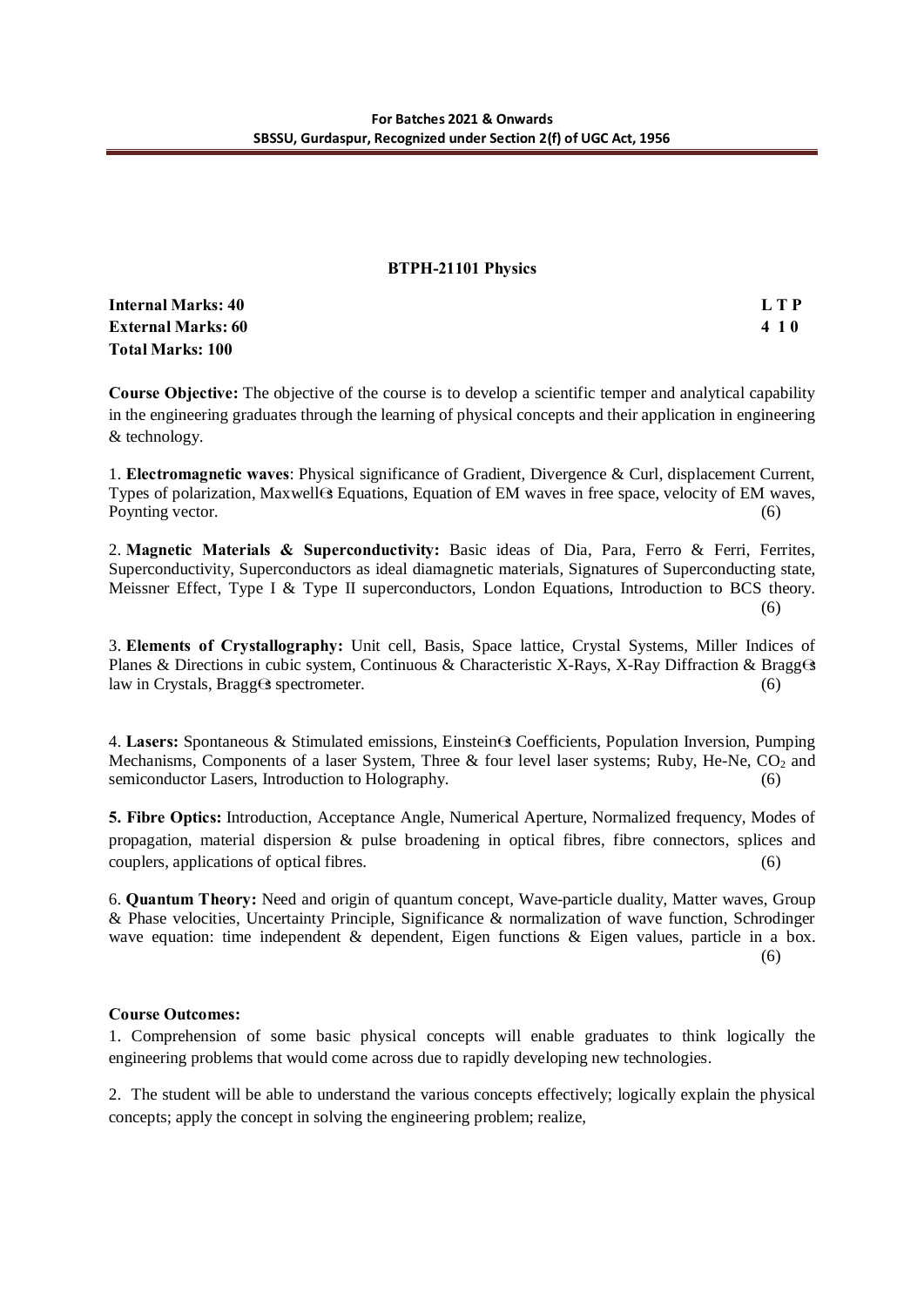3. Understand and explain scientifically the new developments and breakthroughs in engineering and technology.

### **Suggested Readings / Books:**

- 1. Engineering Physics, Malik; HK, Singh; AK, Tata McGraw Hill,
- 2. Materials Science & Engg., Raghvan V.,Prentice Hall of India.
- 3. Concepts of Modern Physics, Beiser; A., Mahajan; S., Choudhary; SR, Tata McGraw Hill.
- 4. Introduction to Solids, Azaroff LV, Tata Mc Graw Hill.
- 5. Learning.Materials Science & Engineering, Callister; WD, John Wiley & Sons.
- 6. Introduction to Electrodynamics, Griffiths; DJ, Prentice Hall.
- 7. Lasers & Optical engineering, Dass; P, Narosa Publishers.
- 8. Optical Fibre system, Technology, Design & Applications, Kao; CK, McGraw Hill.
- 9. Laser Theory & Applications, Thygrajan; K, Ghatak; AK, Mc Millan India Ltd.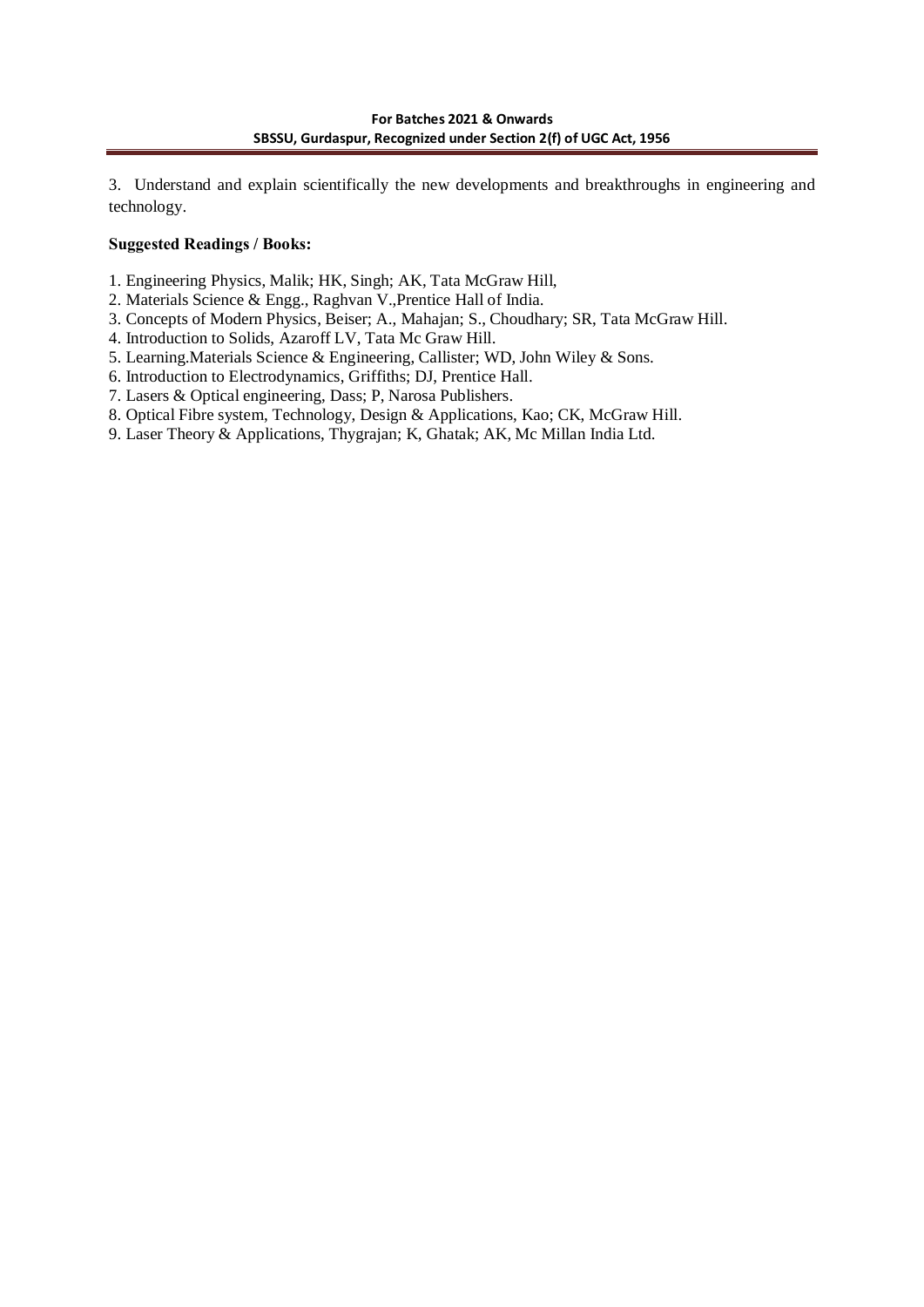#### **BTPH-21102 Physics Lab**

| Internal Marks: 30 | LT P              |
|--------------------|-------------------|
| External Marks: 20 | $0\quad 0\quad 3$ |
| Total Marks: 50    |                   |

Note: Students are required to perform 10 experiments in relevance to their branch from the list given below:

Experiment 1: Rigidity modulus of a material ó Tensional pendulum

Experiment 2: To determine the Moment of Inertia of a Flywheel.

Experiment 3: To determine the Elastic Constants/Young & Modulus of a Wire by Searle  $\alpha$  method Experiment 4: To determine g by Kater $\alpha$  Pendulum.

Experiment 5: To find the moment of inertia of an irregular body about an axis through its C.G with the torsional pendulum.

Experiment 6: To study the variation of time period with distance between centre of suspension and centre of gravity for a bar pendulum and to determine: (i) Radius of gyration of the bar about an axis through its C.G. and perpendicular to its length. (ii) The value of g in the laboratory.

Experiment 7: To determine the Height of an object using a Sextant.

Experiment 8: Determination of beam divergence and beam intensity of a given laser.

Experiment 9: To find the velocity of ultrasound in liquid.

Experiment 10: To find out the frequency of AC mains using electric-vibrator

Experiment 11: To determine the angle of prism and angle of minimum deviation for given prism 6 Spectrometer

Experiment

12: To find the refractive index of a material using spectrometer Experiment 13: Time Constant of RC **Circuit** 

Experiment 14: Resonance in LCR circuit

Experiment 15: To study the series/parallel LCR circuit and determine its (a) Resonant Frequency, (b) Quality.

Experiment 16: Magnetic field along the axis of a coil (Stewart  $\&$  Gee $\&$  method)

Experiment 17: To study B-H curve using CRO.

Experiment 18: Numerical Aperture, acceptance angle and Bending Losses in Optical fiber

Experiment 19: Wavelength of Light-Diffraction Grating-Using LASER

Experiment 20: Newtongs Rings Experiment

Experiment 21: To study laser interference using Michelson & Interferometer.

Experiment 22: To determine the wave length of light used using diffraction grating.

Experiment 23: To determine the Planck's constant from kinetic energy versus frequency graph

Experiment 24: To determine the stopping potential from the photocurrent versus applied potential graph.

Experiment 25: V-I Characteristics of Solar Cell.

Experiment 26: To determine the band gap of a semiconductor.

Experiment 27: To determine the resistivity of a semiconductor by four probe method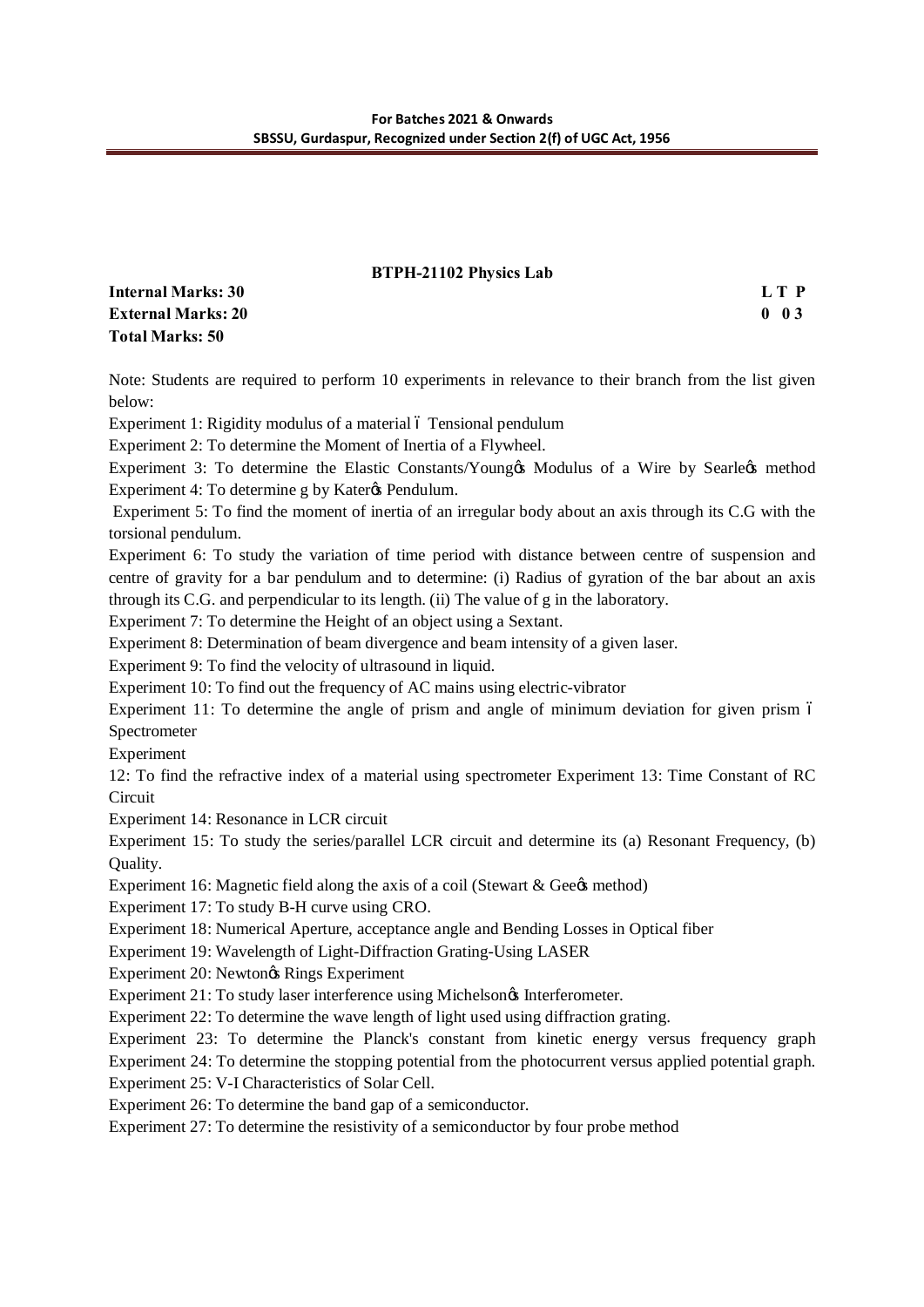Experiment 28: To study the Hall Effect for the determination of charge current densities

Experiment 29: To study the characteristic of different p-n junction diode- Ge and Si.

Experiment 30: Energy gap of a material of p-n junction

Experiment 31: To determine unknown capacitance by flashing and quenching method.

Experiment 32: To study the characteristic of Zener diode.

Experiment 33: Study and proof of Malusølaw in polarization.

**Reference Books:** Following reference books may be useful for further reading in Physics or instrumentation relevant to the experiments:

1. "Fundamentals of Physics", 6th Ed., D. Halliday, R. Resnick and J. Walker, John Wiley and Sons, Inc., New York, 2001.

2. "Physics", M. Alonso and E.J. Finn, Addison Wesley, .1992.

3. "The Feynman Lectures in Physics (Vols. 1, 11 and 111)", R.P. Feynman, R.B. Leighton and M.Sands, Addison Wesley, 1963.

4."Fundamentals of Optics", 4th Ed., F.A. Jenkins and H.E. White, McGraw-Hill Book Co., 1981.

5. "Optics", A Ghatak, Tata-McGraw Hill, New Delhi, 1992

6. "Vibration and Waves", A.P. French, Arnold-Heinemann, New Delhi, 1972.

7. "Students Reference Manual for Electronic Instrumentation Laboratories", S.E. Wolf and R.F.M. Smith, PHI, 1990.

8. "Basic Electronic Instrument Handbook", C.F. Coombs, McGraw-Hill Book Co., 1972.

9. "Laboratory Experiments in College Physics", C.H. Bernard and C.D. Epp, John Wiley and Sons, Inc., New York, 1995.

10. "Practical Physics", G.L. Squires, Cambridge University Press, Cambridge, 1985.

11. "Great Experiments in Physics", M.H. Shamos, Holt, Rinehart and Winston Inc.,1959.

12. "Experiments in Modern Physics", A.C. Melissinos, Academic Press, N.Y., 1966.

13. "Reliable Knowledge", J.Ziman, Cambridge University Press, Cambridge, 1978.

14. "Introductory Readings in the Philosophy of Science", Edited by E.D. Klenke, R. Hollinger, A.D. Kline, Prometheous Books, Buffalo, New York, 1988.

15. Practical Physics, by C L Arora. S. Chand & Company LTD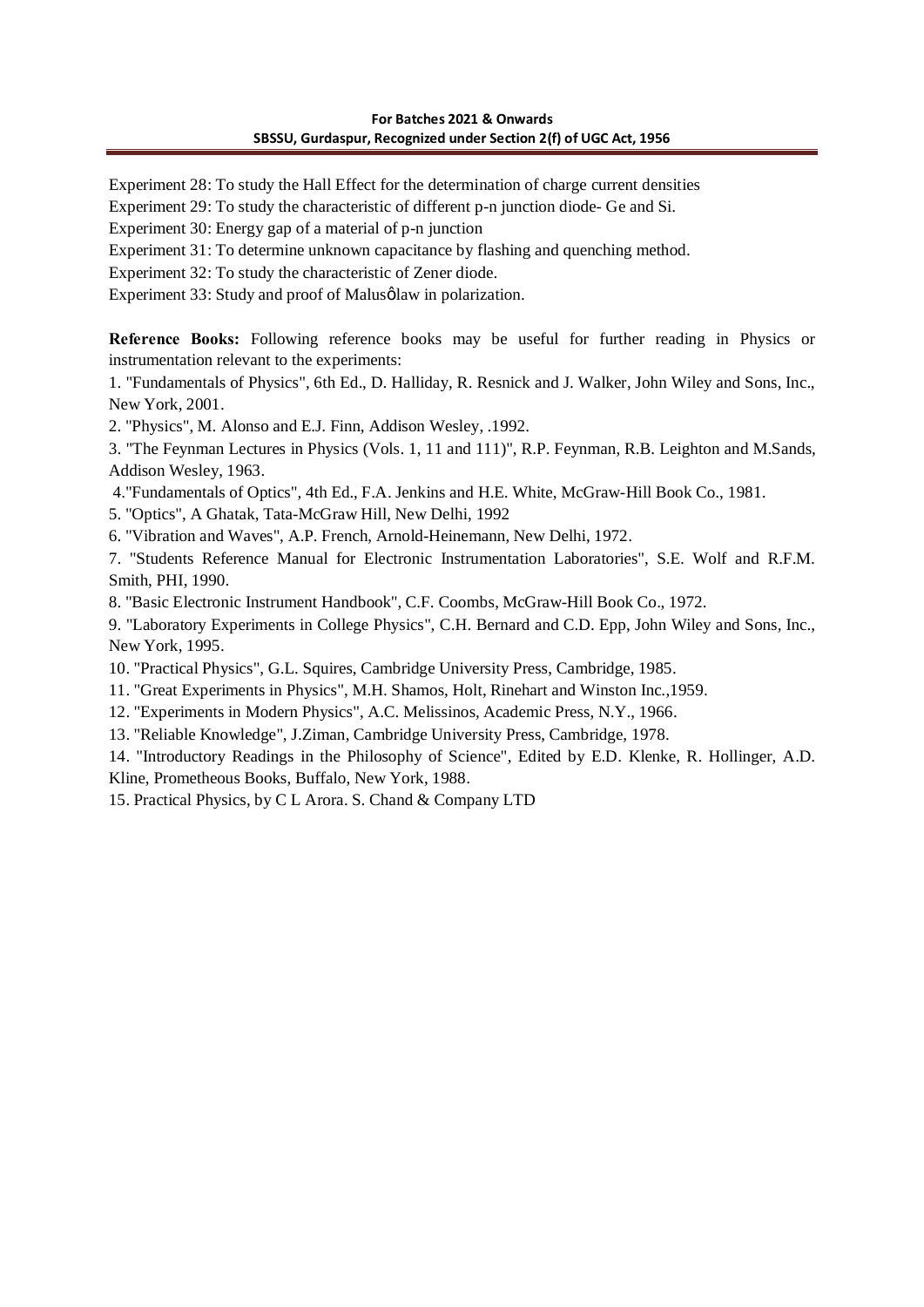# **BTEC21101: Basic Electrical & Electronics Engineering**

**Internal Marks: 40 L T P L L L L L L L L L L L L L L L L External Marks: 60 3 1 0 Total Marks: 100**

**Objectives:** This course gives a basic knowledge of circuits, electrical machines, transducers & semiconductor devices with which a building of innovative technology can be created. The course is mandatory for all the branches for understanding the basic concepts of Electrical and Electronics Engineering as the students of all branches have to deal with the applications of Electrical and Electronics Engineering. The students are expected to learn and understand the applications of electric and electronics concepts for laying foundations of today's and tomorrow's technology.

# **Part A (Electrical Engineering)**

# **1. DC & AC Circuits**

Difference between DC & AC Quantities, Instantaneous Value, RMS Value, Average Value, Form Factor of sinusoidally varying AC; Introduction to Resistor, Inductor & Capacitor and their behaviour on DC & AC. Kirchoff s Laws, Analysis of DC Circuits by Nodal & Mesh Analysis.

 Analysis of AC Circuits; Series RL,RC & RLC Circuits subjected to sinusoidal input,Concept of Impedance and its representation in Rectangular and polar forms, Resonance in series and parallel circuits. Introduction to 3 phase systems, Star & Delta Connections (Introduction only). **[8]**

# **2. Magnetic Circuits and Transformer**

Laws of Electromagnetic Induction, Concept of Self Induced & Mutually Induced EMFs.

 Single Phase Transformer: Construction, Working principle, EMF Equation, Types of Losses.Concept of losses occuring at open circuit and short circuit conditions (introduction only), Efficiency. [**7]**

### **3. Rotating Electrical Machines**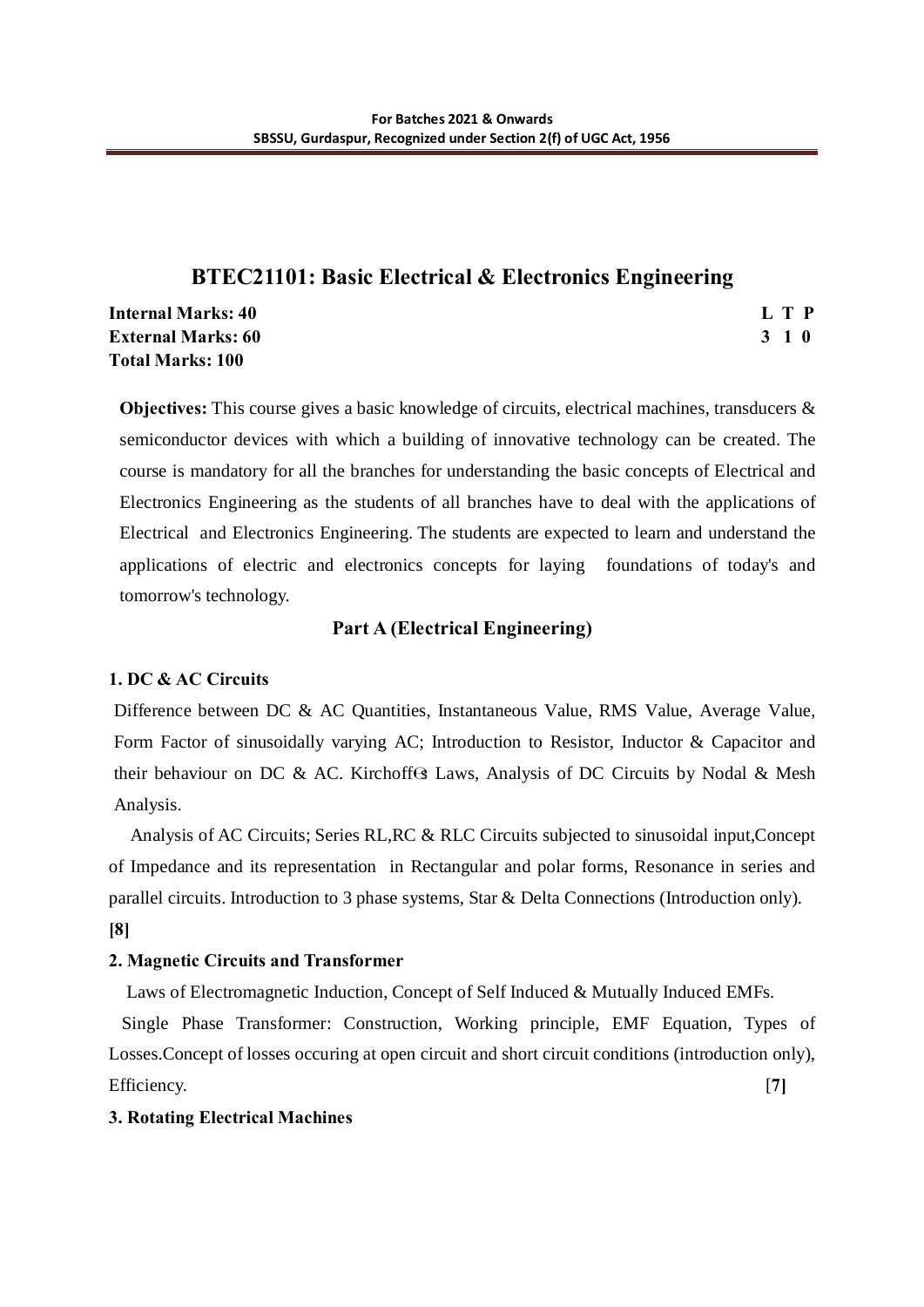Construction & Principle of operation of 3 phase Induction motor. Classification of 3 Phase Induction Motors & their applications. Introduction to single phase induction motors and their applications.

DC Machines; Construction and Working Principle, Types of DC Motors & their applications. **[8]**

# **Part B (Electronics Engineering)**

# **4. Transducers**

Construction, working & applications of LVDT, Strain Gauge and Thermistor. Introduction to Digital Multimeter. **[5]**

# **5. Semiconductor Devices**

Principle of operation characteristic and application of PN Junction Diode, Zener Diode, Rectifiers, Principle of operation & characteristics of Bipolar Junction Transistor and Field Effect Transistor, Regulated Power Supply. **[7]**

# **6. Digital Electronics**

Binary, Octal and Hexadecimal number System and their arithmetic operations, Logic gates, Introduction of R-S, J-K, D and T Flip Flops. **[5]** 

# **Course Outcomes:**

- 1. Analyze the concepts of single phase and three phase circuits.
- 2. Understand the concepts of transformers for transmission of power and regulation of voltage.
- 3. Understand the concepts of elctric motors for various indusrtial and other applications.
- 4. Learn the applications of various transducers for measurement of various quantities.
- 5. Learn and understand the applications of electronics concepts for laying foundations of today's and tomorrow's technology.

# **Suggested Readings/Books**

1. Basic Electrical & Electronics and Computer Engg. By R Muthusubramaniam, S Salivahanan, K A Muralidharan, Tata Mcgraw Hill.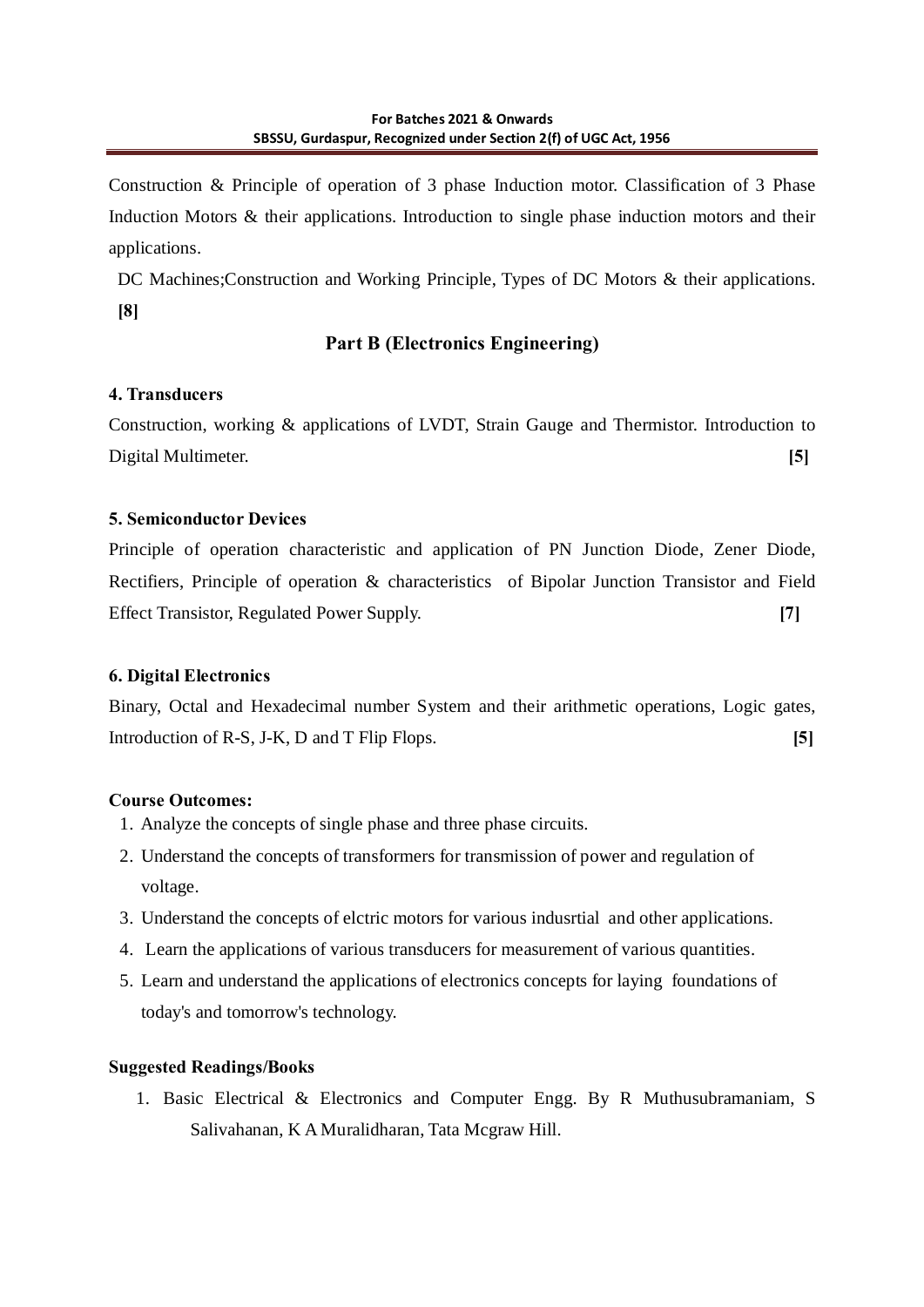- 2. Electrical Engg Fundamentals by Vincent Del Toro, PHI
- 3. A text book of Electrical technology by B. L. Threja, S. Chand publishers.
- 4. Electrical Technology by Edward Hughes, Adison Wesley Longman Limited
- 5. A course in Electrical & Electronics Measurements & Instrumentation by A.K.Sawhney, Dhanpat Rai & Co.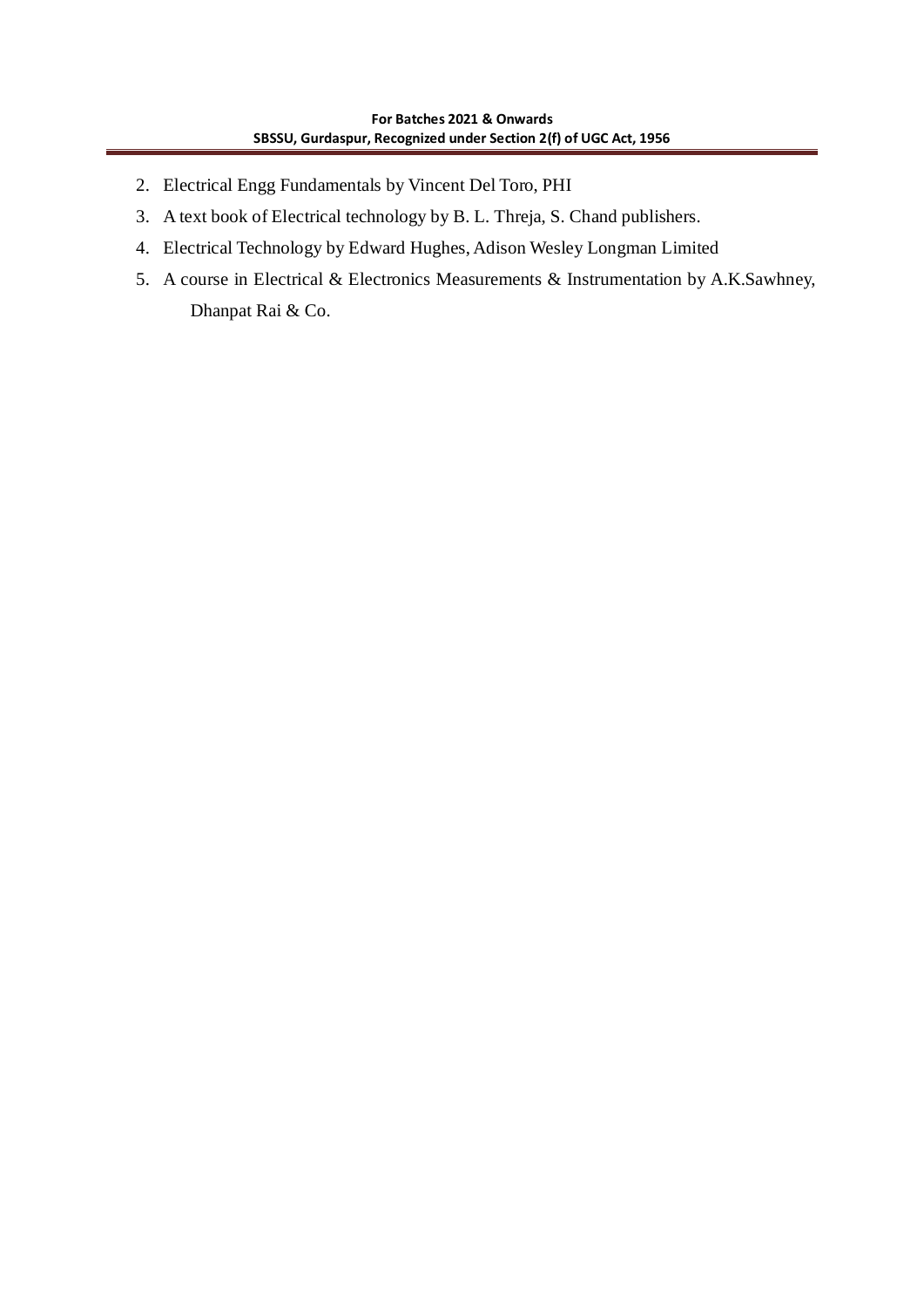# **BTEC21102: Basic Electrical & Electronics Engineering Lab**

**Internal Marks: 30 L T P External Marks: 20 0 0 2 Total Marks: 50**

#### **List of Experiments**

- 1.To study the use of multimeter, ammeter, voltmeter and clamp meter.
- 2**.** To measure power and power factor in single phase AC Circuit.
- 3. To verify the voltage and current relations in three phase star & delta connected systems.
- 4. To measure the minimum operating voltage, current drawn, power consumed, and the power factor of a fluorescent tube light.
- 5. To study the working of LVDT and to plot its characteristics.
- 6. To verify the rating of compact fluorescent lamp (CFL).
- 7. To obtain the characteristics of a P-N junction diode.
- 8. To verify the truth table of logic gates.
- 9. To obtain the characteristics of a transistor under common emitter (CE) configuration.
- 10. To study various parts of (i)Transformer (ii) DC Motor (iii) 3 Phase Induction Motor
- 11. To perform open- and short circuit tests on a single phase transformer and find iron loss & Cu loss.
- 12. To start and reverse the direction of rotation of a DC motor.
- 13. To start and reverse the direction of rotation of 3 phase Induction motor.
- 14. To measure primary and secondary voltages and currents of a loaded and unloaded transformer.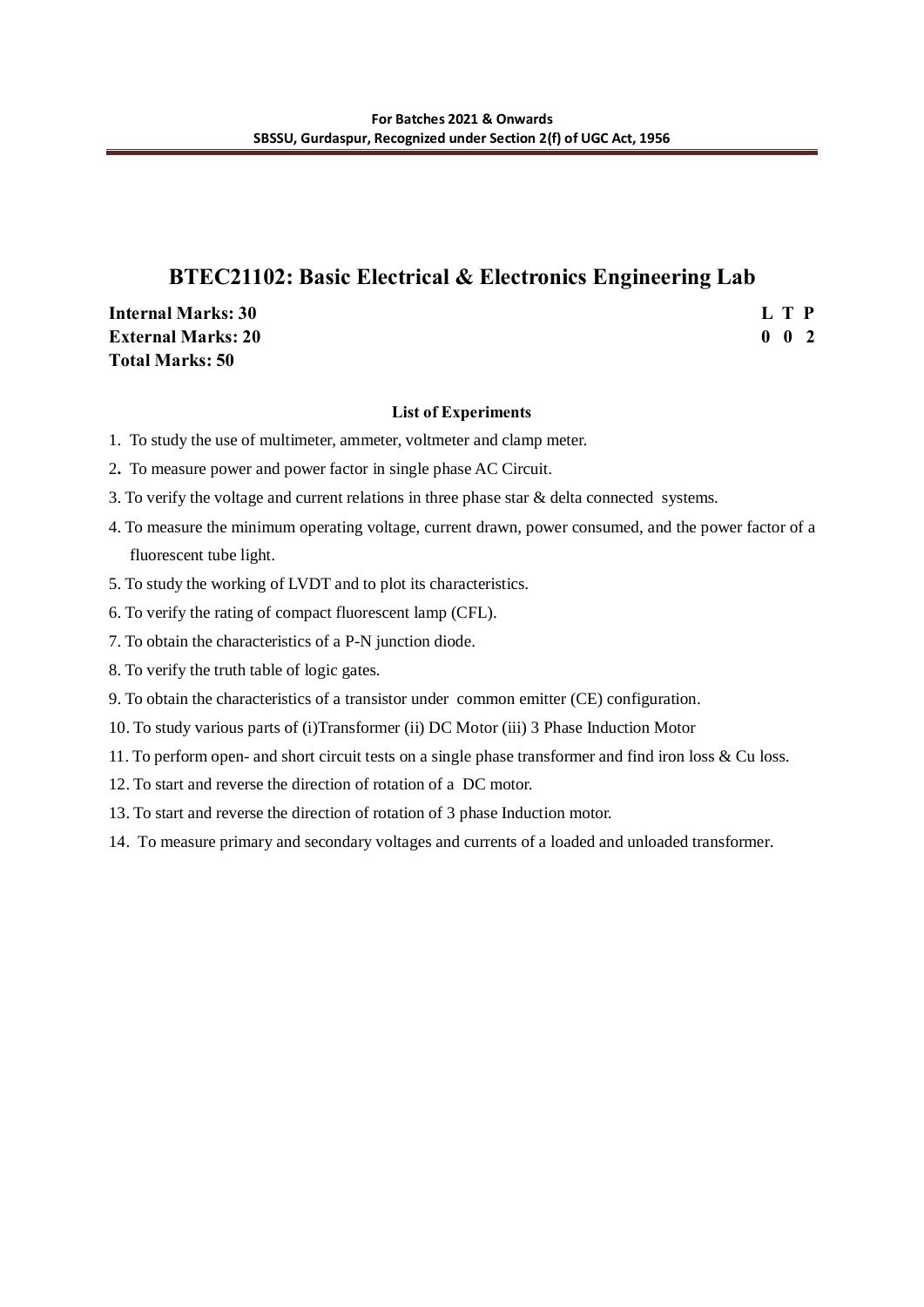### **BTME-21101 Engineering Graphics**

| <b>Internal Marks: 40</b> | L T P |
|---------------------------|-------|
| <b>External Marks: 60</b> | 106   |
| <b>Total Marks: 100</b>   |       |

## **Course Objective:**

Main objective of Engineering Drawing is to introduce the students to visual science in the form of technical drawing. General instructions related to theory of projection of points, lines, planes. Section of solids and development of surfaces, isometric projection and orthographic projection of simple solids/blocks will further upgrade the basic understanding and visualization of geometrical objects and to certain extent the machine parts.

### **1. Introduction**

Introduction to engineering drawing and Graphics, Role of drawing in engineering, Dimensioning, Concepts of scale in drawing, Representative Fraction, Type of Scale, Plain and Diagonal Scale.(3)

### **2. Projection of Points**

Principle of Projection, Method of projection, Planes of projection, Four quadrant, first and third angle projection, Reference line, symbols for methods of projection, Orthographic projection, Projection of Point, Point situated in first, second, third & fourth quadrant. (3)

### **3. Projection of lines**

Line parallel to one or both the planes, Line contained by One or both the planes, Line perpendicular to one of the planes, Line inclined to one plane and parallel to other. Line inclined to both the planes, Traces, Simple demonstrations only. (4)

### **4. Projection of Planes**

Types of planes, Projection of planes, Projection of planes perpendicular to both the reference planes, Perpendicular to one plane and parallel to other plane, Perpendicular to one plane and inclined to the other plane, Inclined to both planes, Simple demonstrations only. (4)

### **5. Projection of Solids and Section of Solids**

Type of solid, Projections of solids in simple position, Projection of solids with axes inclined to one of the reference planes and parallel to the other, Projections of solids with axes inclined to both H.P. and the V.P. Section of Solids, Sectional Planes, True Shape of Section, Simple demonstrations only. (4)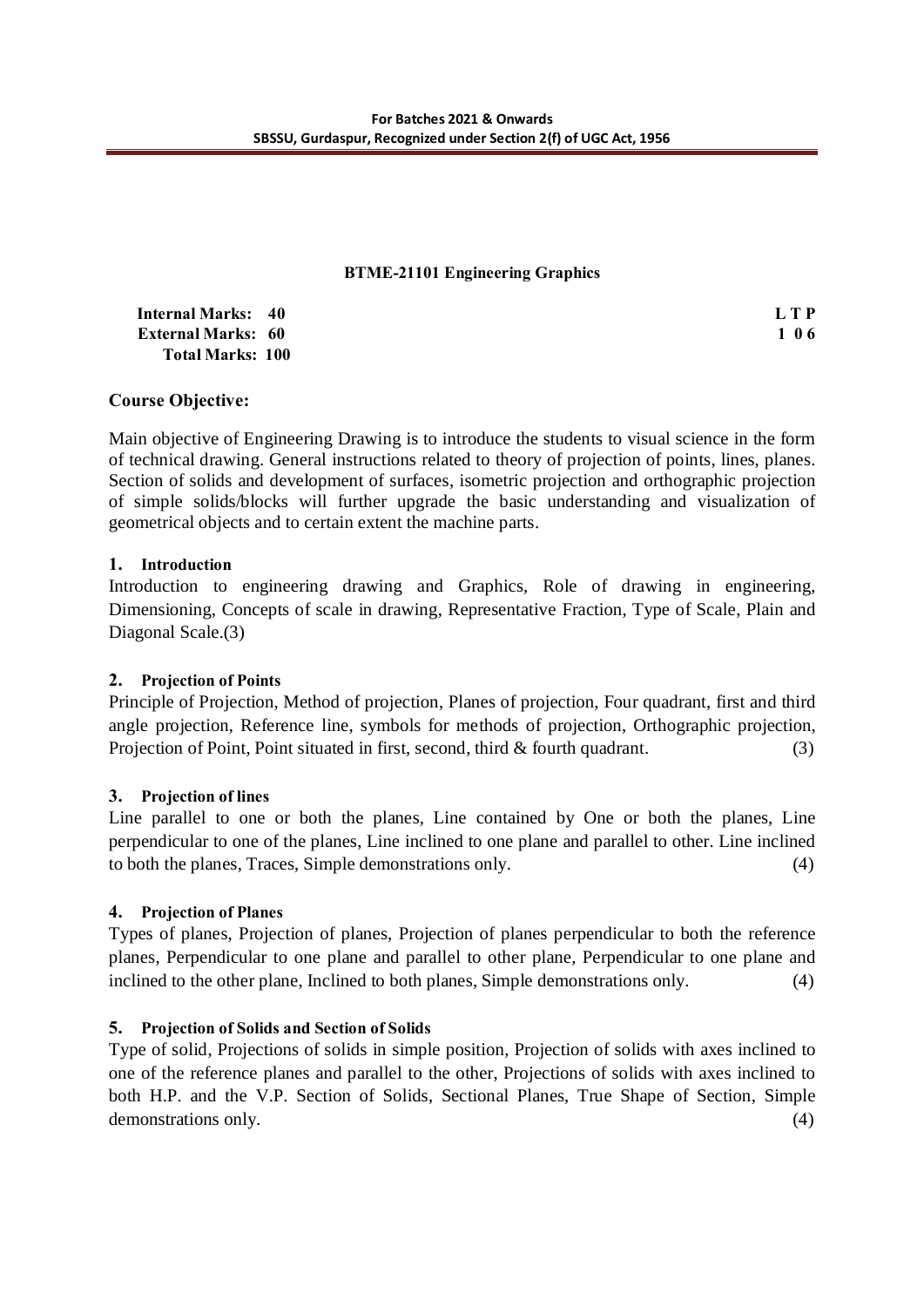## **6. Development of Surfaces**

Method of development, Development of lateral surfaces of right solids, Cube, Prisms, Cylinders, Pyramids & Cone.

(4)

# **7. Isometric Projection**

Classification of pictorial views, Isometric axes, Lines & planes, Isometric scale, Isometric projection and Isometric view, Conversion of Isometric to Orthographic Projections. Isometric projection of solids such as cube, prism, pyramid and cylinder, Simple demonstrations only. (4)

# **8. Orthographic Projection**

Orthographic Projection Review of principle of Orthographic Projection, Sketch/drawing of blocks, and of simple machine parts. (4)

# **9. Computer Aided Drafting**

General instructions related to drafting software, Exercise based upon simple entities like lines, circle, arc, polygon, ellipse etc. Exercise based upon commands like polyline, spline, ray, reference line etc, Exercise based upon modifying commands like extend, trim, scale, copy, move etc. Exercise based upon modifying commands like hatching, fillet, chamfer, array etc. Exercise based upon dimensioning in 2D entities and layers. Exercise based upon 3D standard entities such as cube, cylinder, cone etc. Exercise based upon extrude, revolve, union and subtraction to generate simple 3D objects like Bush, V- Block etc. Exercise based upon sectioning and solids. Conversion of 2D drawings into 3D drawings and further modification of drawings. (15)

# **Course Outcomes:**

- 1. Understand the meaning of Engineering Drawing.
- 2. Solve the Problem related to the Dimensioning, scale, points and line.
- 3. Solve the problems related to projection, section, development of solids.
- 4. Construct various engineering components using orthographic and isometric projection.
- 5. Apply modern engineering graphics software tools necessary for engineering practice.

# **Suggested Books**

1. Gill P S,  $\delta$ Engineering Graphics and Draftingö, Katria and Sons, Delhi.

2. Bhat N D, öElementary Engineering Drawing-Plane and solid Geometryö, Chartotar Publishing House, Anand.

3. John K C,  $\tilde{o}$ Engineering Graphics for Degreeö, PHI Learning Private Limited, New Delhi. 4. Johle D A,  $\delta$ Engineering Drawingö, Tata McGraw Hill Education Private Limited, New Delhi.

5. Agrawal B, Agrawal C M,  $\delta$ Engineering Drawing $\delta$ , Tata McGraw Hill Publishing Company Limited, New Delhi.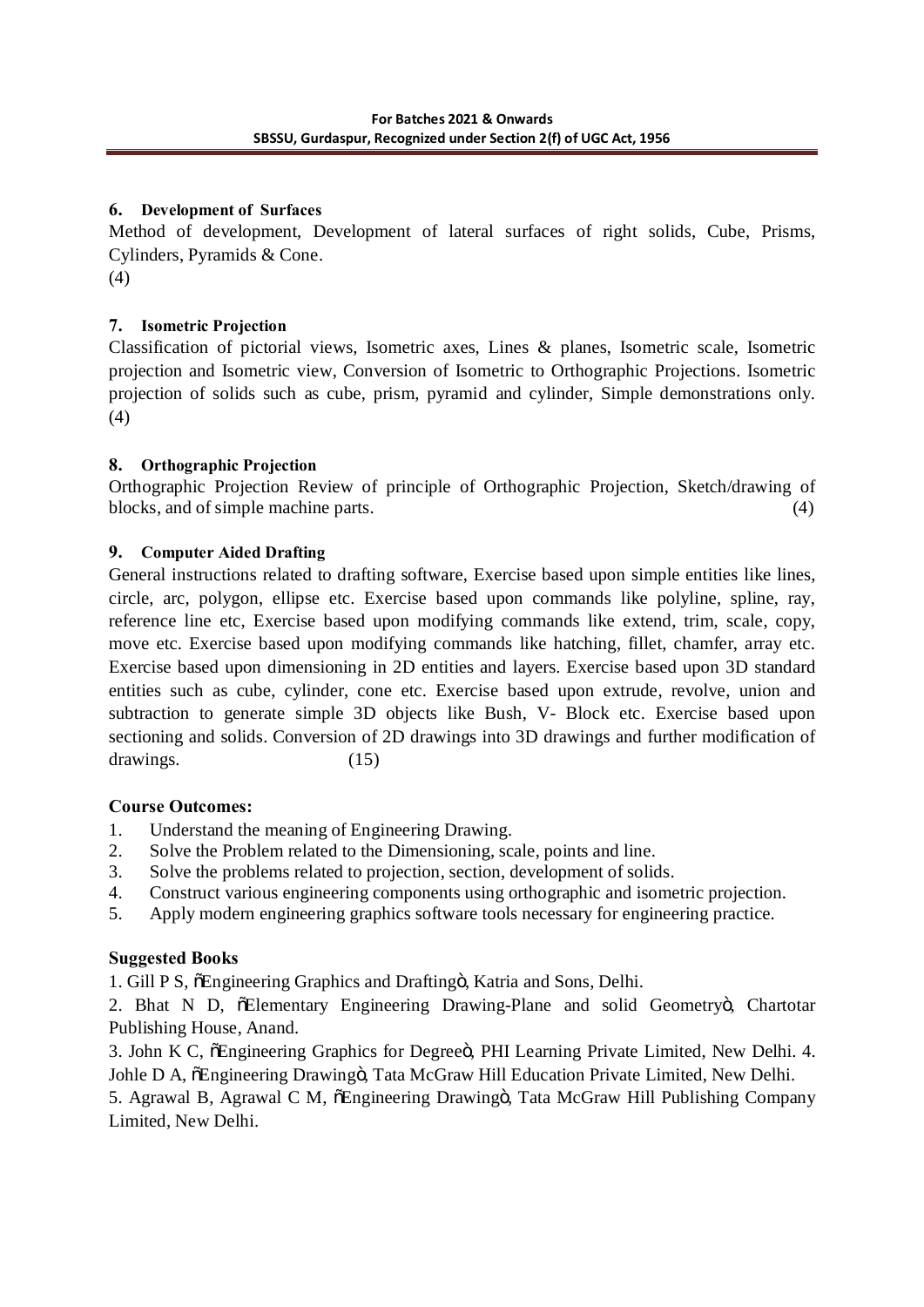#### **BTME-21102 Engineering Mechanics**

| <b>Internal Marks: 40</b> | L T P |
|---------------------------|-------|
| <b>External Marks: 60</b> | 3 1 0 |
| <b>Total Marks: 100</b>   |       |

**Course Objective:**The main objective of this course is to develop in the student the ability to analyze any engineering problem in a simple and logical manner with the help of free body diagrams and then to apply the basic principles of mechanics to solve the problem. The students should develop skills to apply equilibrium equations of statics to various problems to determine reactions and also could determine centre of gravity and moment of inertia of various bodies. Students would be introduced to the basic concepts of mechanics of deformable materials.

# **1. Force and Force Equilibrium**

Force, System of forces, Coplanar concurrent & non-concurrent force, Non-coplanar concurrent & non-concurrent force, Couples and resultant of force systems, Equilibrium of force system (two and many force system), Lami $\alpha$  theorem, General equations of equilibrium for rigid-body, Rigid body constraints, Concept of free-body diagrams, Resultant moment of forces, Varingnon $\phi$  theorem and its applications, Numerical Problems. (8)

# **2. Friction**

Types of friction, Limiting friction, Static and dynamic friction, Laws of dry friction, Determination of coefficient of sliding friction, Rolling resistance, Force of friction on a wheel when a force is applied & when acted upon by torque, Motion of bodies on inclined plane, wedge friction, screw jack. (8)

### **3. Centroid and Centre of Gravity**

Center of Gravity and Center of Mass for a Body, Centroid of simple figures from first principle, Centroid of composite sections. (4)

# **4. Moment of Inertia**

Area moment of inertia, Moment of inertia of plane sections from first principles, Parallel and perpendicular axes theorem of Moment of inertia, Moment of inertia of standard sections and composite sections, Mass moment of inertia of cylinder, cone and sphere. (7)

# **5. Review of Particle Dynamics**

Rectilinear motion with uniform and variable acceleration, Displacement, velocity and acceleration of connected bodies, Equations of dynamic equilibrium, Analysis of motion of elevators and motion of pulleys. Plane curvilinear motion with components of motion as rectangular components, Normal & tangential components, Collision of elastic bodies; Direct central impact, Nature of impact and the coefficient of restitution. (7)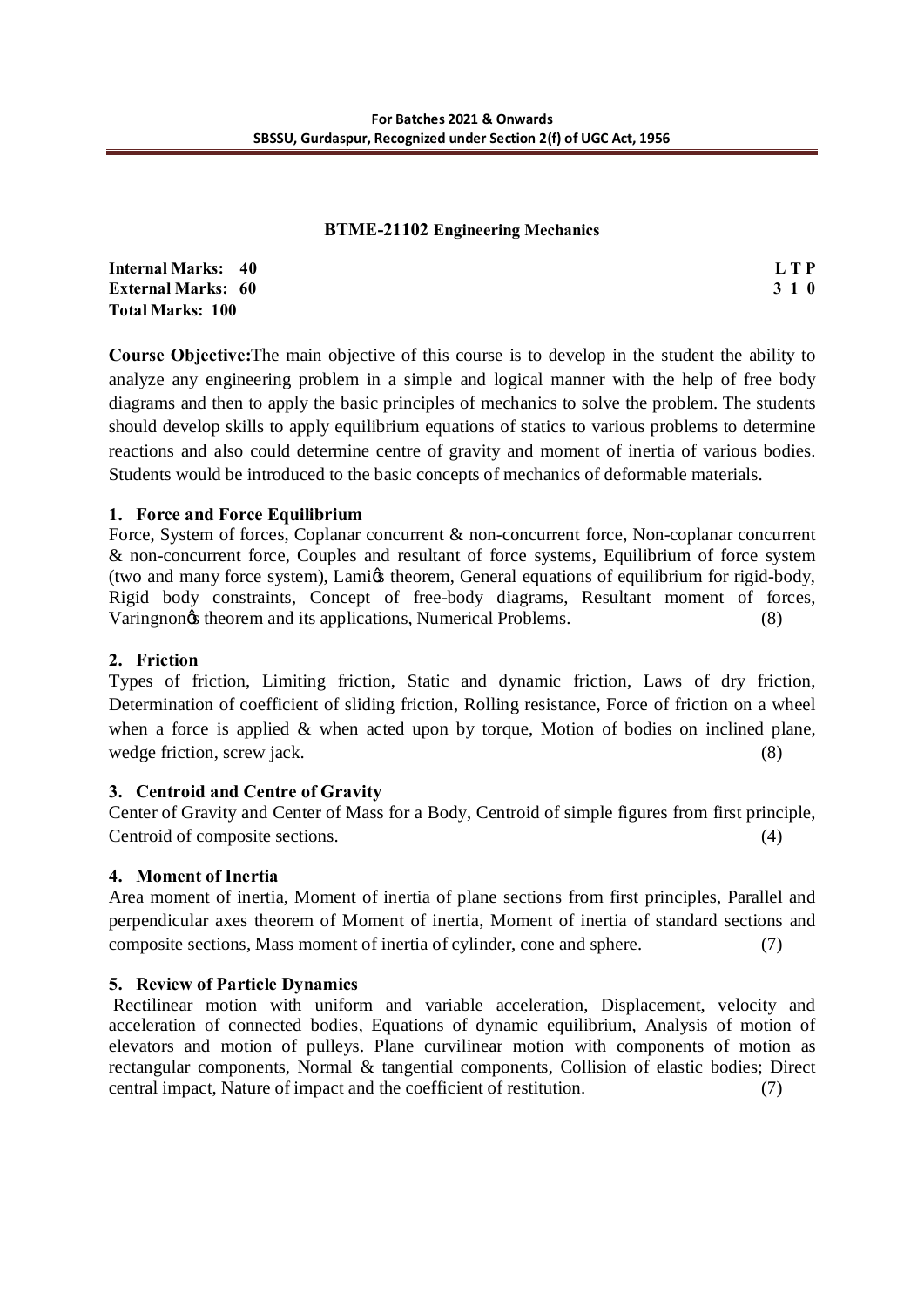# **6. Introductions to Kinetics of Rigid Bodies**

Basic terms, General principles in dynamics, Plane motion of a rigid body, Relation between the translatory and rotary motion of a body in plane motion, DoAlembertos Principle in plane motion, Instantaneous centre of rotation in plane motion and simple problems. (6)

# **Course Outcomes:**

- 6. Understand the meaning of Engineering Mechanics.
- 7. Solve the Problem related to the behavior of a rigid body due to an external load.
- 8. Solve, analyze and design moment of inertia of plain figures.
- 9. Analyze the mass moment of solid objects.
- 10. Apply the Work-Energy equation and impulse-Momentum equation.
- 11. Analysis and Solve friction related problems.

## **Suggested Books:**

- **1.** Stephan Timoshenko and D. Young, Engineering Mechanics, Tata McGraw Hill.
- **2.** S. S. Bhavikatti, K. G. Rajashekarappa , Engineering Mechanics, New Age International.
- **3.** Engineering Mechanics 6 Irving H. Shames, PHI Publications
- **4.** Engineering Mechanics 6 U.C.Jindal, Galgotia Publications
- **5.** Tayal A.K. Engineering Mechanics,Umesh Publications
- **6.** Bansal R.K. A Text Book of Engineering Mechanics, Laxmi Publications
- **7.** Engineering Mechanics By R S Khurmi,S Chand Publication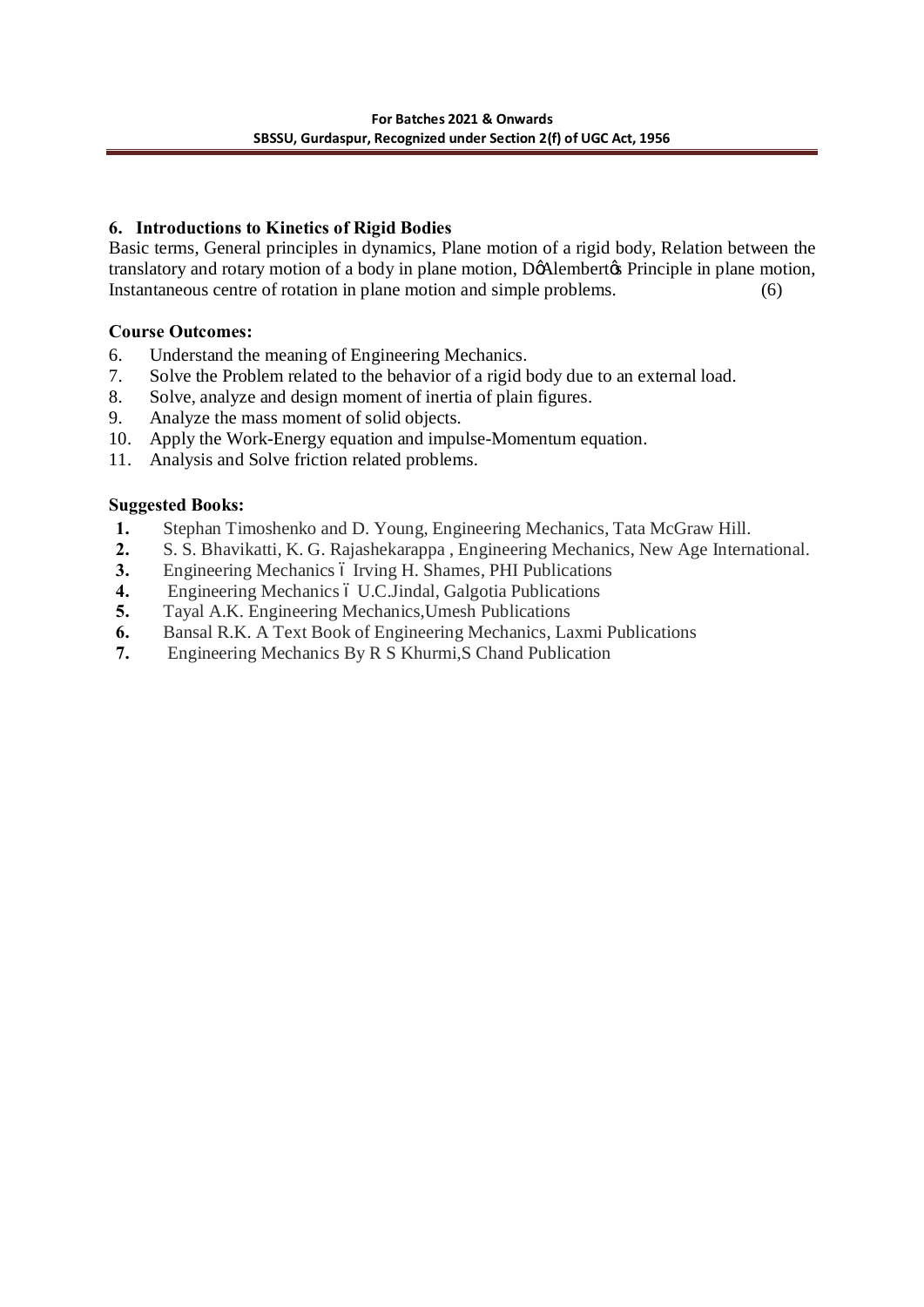### **BTAC-21101 Chemistry**

| <b>Internal Marks: 40</b> | L T P       |
|---------------------------|-------------|
| <b>External Marks: 60</b> | <b>3</b> 10 |
| <b>Total Marks: 100</b>   |             |

### **Objectives**

Concepts of quantum chemistry, bonding, stereochemistry, and those of Synthesis methodologies and reactivity of organic compounds.

### 1. **Introduction to quantum theory for chemical systems:** (6 lectures)

Schrodinger equation, Applications to Hydrogen atom, Atomic orbitals, many electron atoms.

#### 2. **Chemical bonding in molecules:** (12 lectures)

MO theory, Structure, bonding and energy levels of bonding and shapes of many atom molecules, Coordination Chemistry, Electronic spectra and magnetic properties of complexes with relevance to bio-inorganic chemistry, organometallic chemistry.

#### 3. **Introduction to Stereochemistry:** (6 lectures)

Stereodescriptors 6 R, S, E, Z. Enantiomers and Diastereomers. Racemates and their resolution. Conformations of cyclic and acyclic systems.

#### 4. **Reactivity of organic molecules:** (9 lectures)

Factors influencing acidity, basicity, and nucleophilicity of molecules, kinetic vs. Thermodynamic control of reactions.

### 5. **Strategies for synthesis of organic compounds:** (12 lectures)

Reactive intermediates substitution, elimination, rearrangement, kinetic and thermodynamic aspects, role of solvents.

### **Suggested Text Books**

- 1. Engineering Chemistry, Satyaprakash, Khanna Book Publishing, Delhi
- 2. Engg. Chemistry, Jain & Jain, Dhanpat Rai & Co. (P) Ltd.
- 3..Essentials of Physical Chemistry, Bahl & Tuli, S.Chand Publishing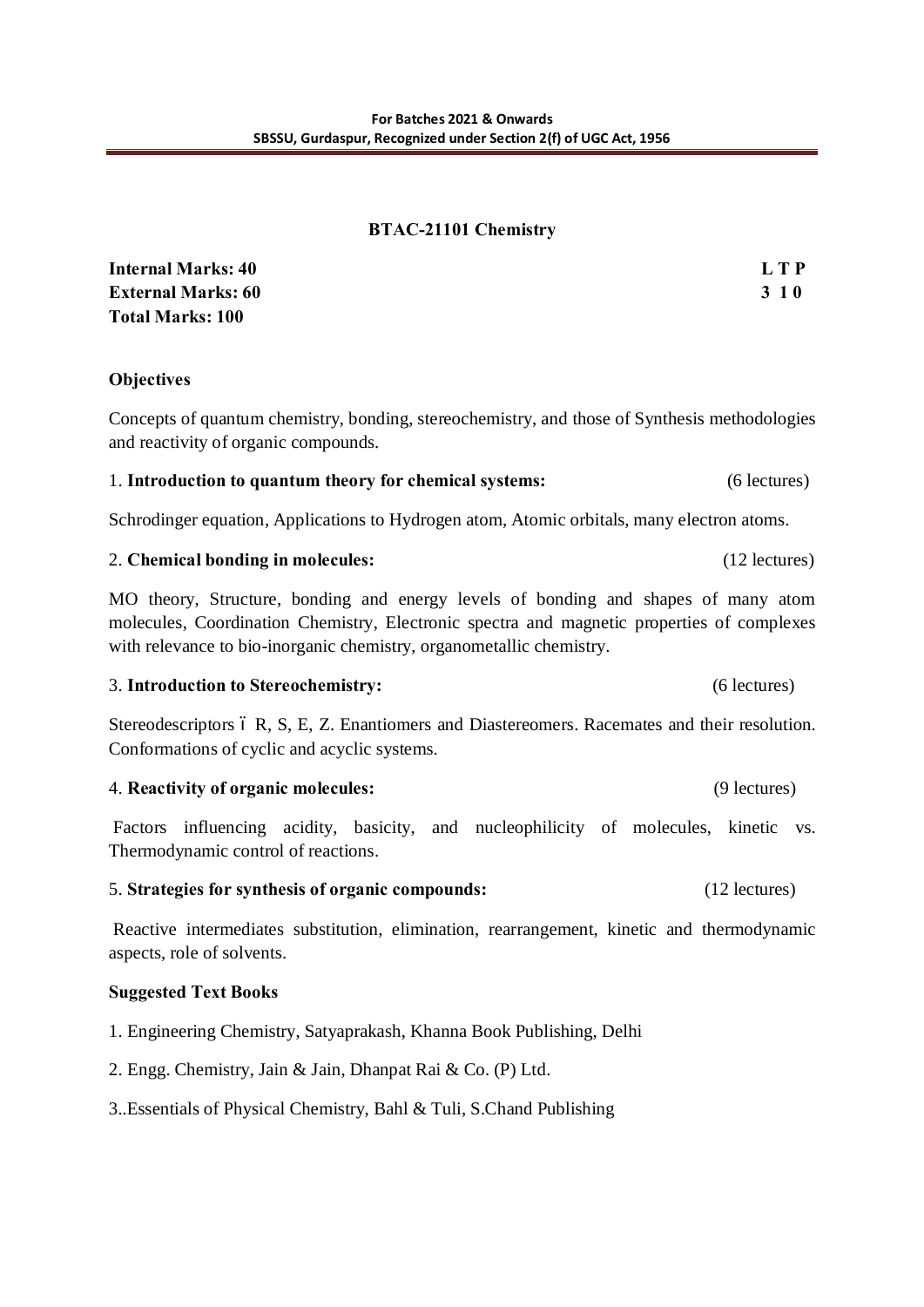- 4. Applied Chemistry, Sunita Rattan, Kataria
- 5. Engineering Chemistry, Baskar, Wiley
- 6. Engineering Chemistry ó I, D. Gourkrishna, Vikas Publishing
- 7. Advanced Organic Chemistry, Dr. Jagdamba Singh & Dr. L.D.S. Yadav, Pragati Prakashan.
- 8. University Chemistry, by B. H. Mahan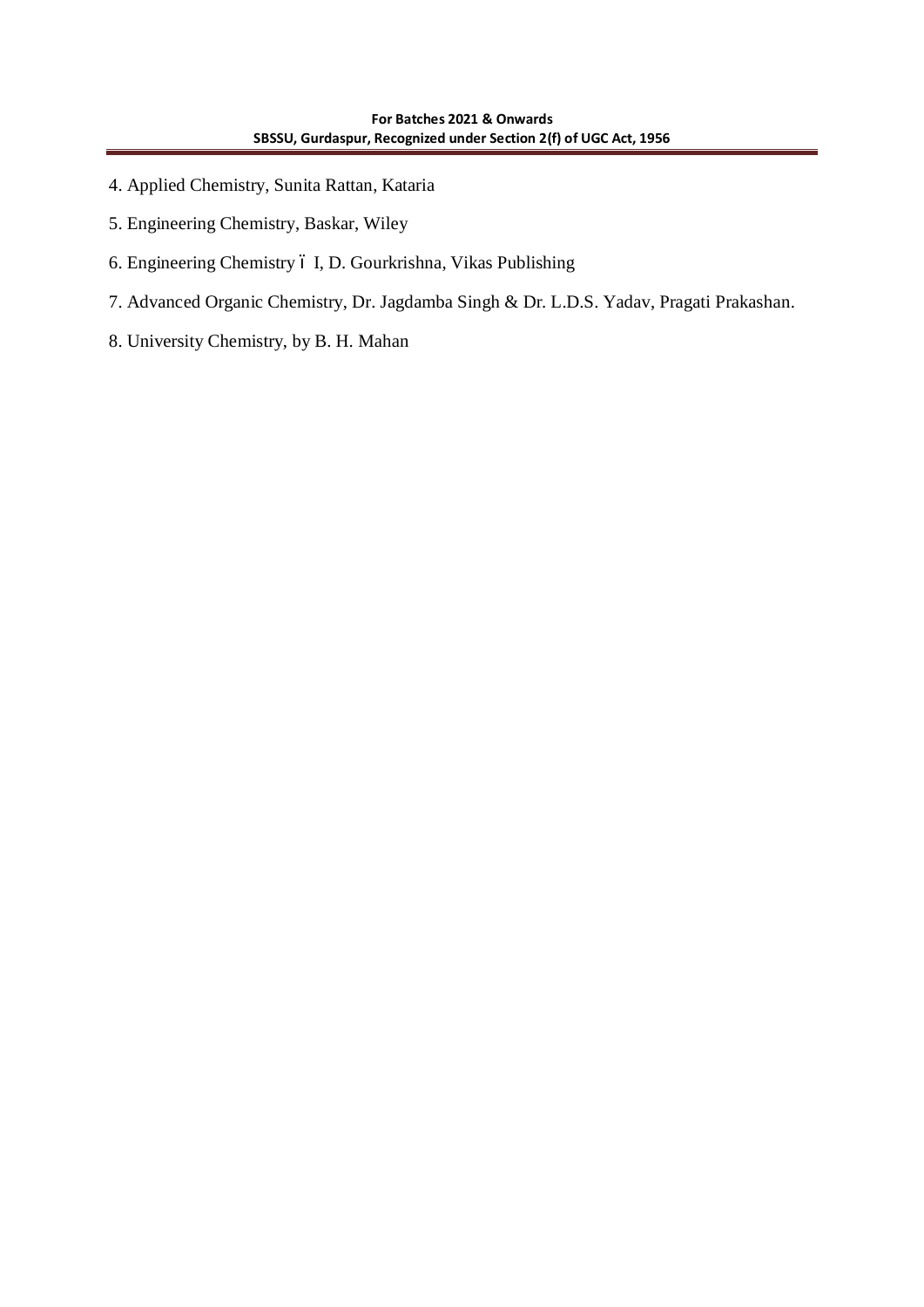### **BTAC-21102 Chemistry Lab**

| <b>Internal Marks: 30</b> | L T P           |
|---------------------------|-----------------|
| <b>External Marks: 20</b> | 0 <sub>03</sub> |
| <b>Total Marks: 50</b>    |                 |

## **Choice of 10-12 experiments from the following**

- ß Determination of surface tension and viscosity
- Thin Layer Chromatography
- ß Ion exchange column for removal of hardness of water
- Colligative properties using freezing point depression
- Determination of the rate constant of a reaction
- ß Determination of cell constant and conductance of solutions
- ß Potentiometry-determination of redox potentials and emf
- ß Synthesis of a polymer/drug
- ß Saponification/acid value of an oil
- ß Chemical analysis of a salt
- ß Lattice structures and packing of spheres
- ß Models of potential energy surfaces
- ß Chemical oscillations- Iodine clock reaction
- ß Determination of the partition coefficient of a substance between two immiscible liquids
- ß Adsorption of acetic acid by charcoal

ß Use of the capillary viscometers to demonstrate the isoelectric point as the pH of minimum viscosity for gelatin sols and/or coagulation of the white part of egg.

### **Laboratory Outcomes**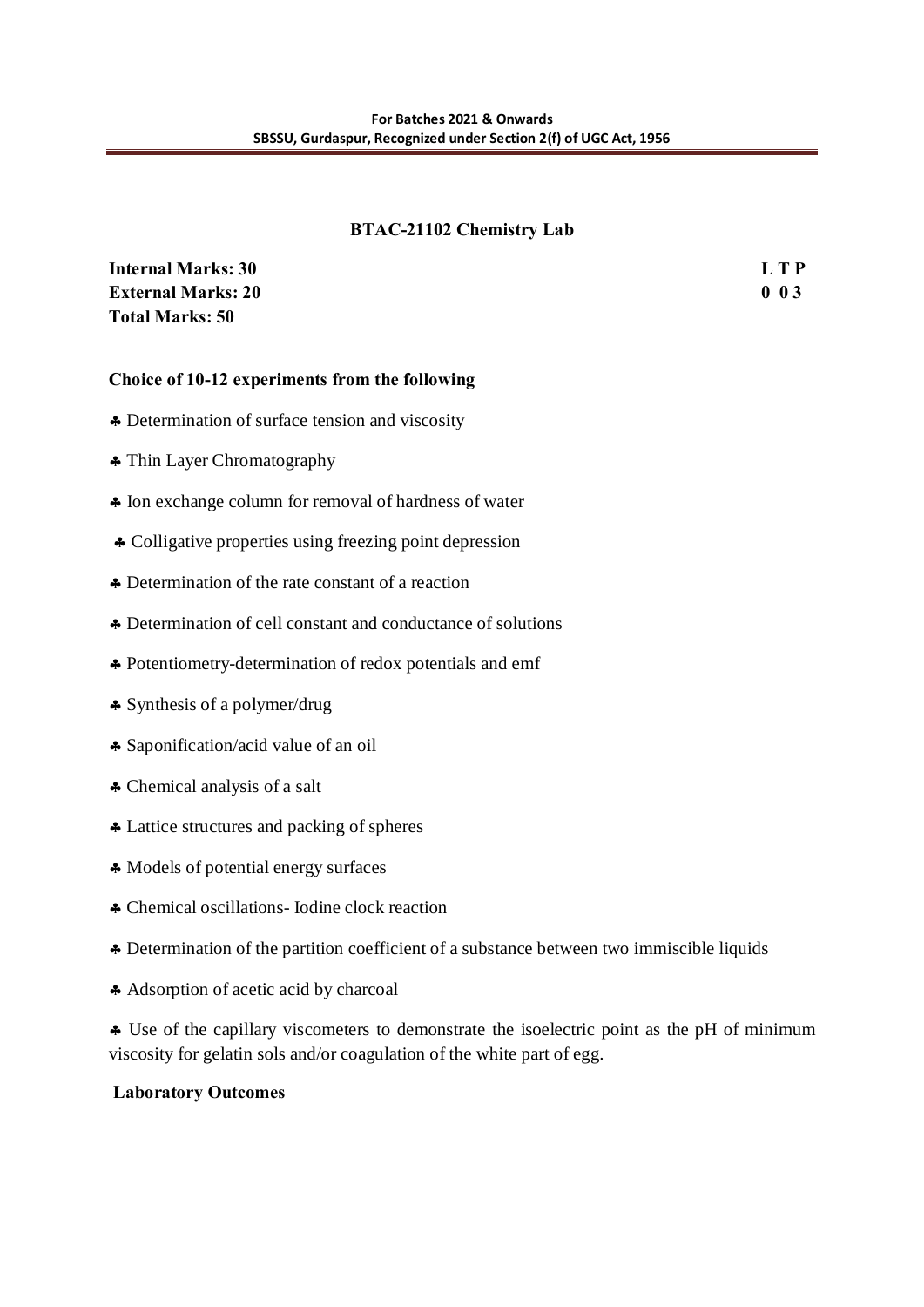The chemistry laboratory course will consist of experiments illustrating the principles of chemistry relevant to the study of science and engineering.

The students will learn to:

· Estimate rate constants of reactions from concentration of reactants/products as a function of time.

· Measure molecular/system properties such as surface tension, viscosity, conductance of solutions, redox potentials, chloride content of water, etc.

· Synthesize a small drug molecule and analyse a salt sample.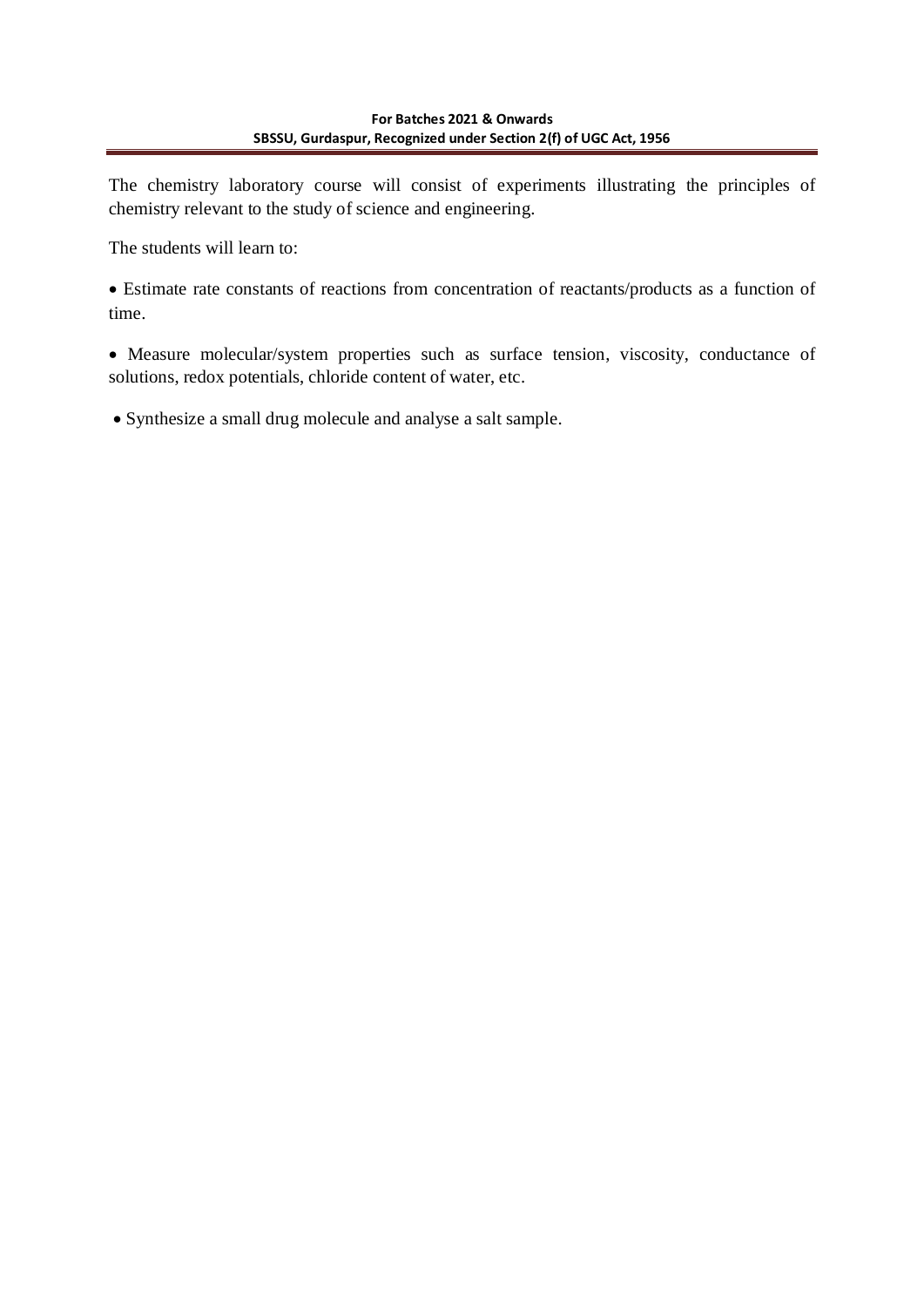### **BTMP-21101 Workshop Manufacturing Practices (Theory and Lab)**

**Internal Marks:** 60 **L T P L L I External Marks:** 40 **1 0 4 1 0 4 1 0 4 1 0 4 1 0 4 1 1 0 4 1 1 0 4 1 1 0 4 1 1 0 4 1 1 0 4 1 1 0 4 1 1 0 4 1 1 0 4 1 1 0 4 1 1 0 4 1 1 0 4 1 1 0 4 1 1 0 4 1 1 0 4 1 1 0 4 1 1 0 4 Total Marks: 100** 

#### **Course Objective:**

- 1. Define and identify various manufacturing processes.
- 2. Describe different manufacturing processes commonly employed in industry
- 3. Fabricate small components using different manufacturing processes.

#### **1. Carpentry Shop**

Types of timbers, defects in timber, seasoning of wood; tools, wood operation and various joints; exercises involving use of important carpentry tools to practice various operations and making joint

#### **2. Foundry Shop**

Introduction to molding materials; moulds; use of cores; melting furnaces; tools and equipment used in foundry shops; firing of a cupola furnace; exercises involving preparation of small sand moulds and castings.

#### **3. Forging Shop**

Introduction to forging tools; equipments and operations; forgability of metals; exercises on simple smithy; forging exercises.

#### 4. **Machine Shop**

Machines, Grinders etc; cutting tools and operations; exercises on small work pieces.

#### **5. Welding Shop**

Introduction to different welding methods; welding equipments; electrodes; welding joints; welding defects; exercises involving use of gas and electric arc welding.

#### 6. **Electrical and Electronics**

Shop Introduction to electrical wiring; preparation of PCBs involving soldering applied to electrical and electronic applications; exercises on preparation of PCBs involving soldering applied to electrical and electronic applications.

#### 7. **Practice in Sheet Metal Shop**

Shop development of surfaces of various objects; sheet metal forming and joining operations, joints, soldering and brazing; exercises involving use of sheet metal forming operations for small joints.

#### 8**. Fitting Shop**

Introduction of fitting and tools used in fitting shop; exercise involving marking, cutting, fitting

#### **Course Outcomes**